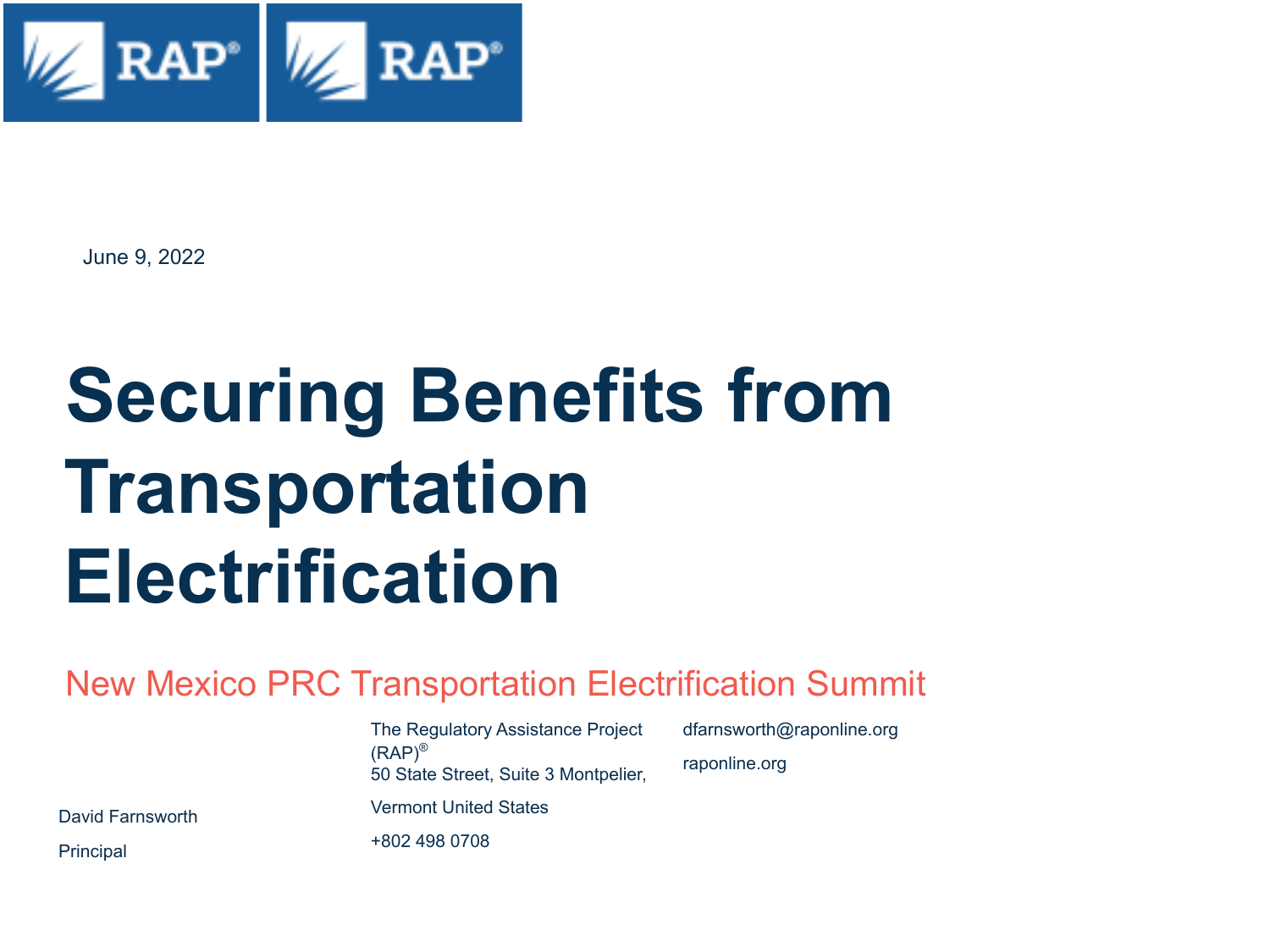## **Themes**

- 1. It' 2021, What's Your Vision for the Power Sector?
- 2. Electrification = Flexibility = Value
- 3. Identify Data You Can Use
- 4. Does all this come with instructions Advisory Services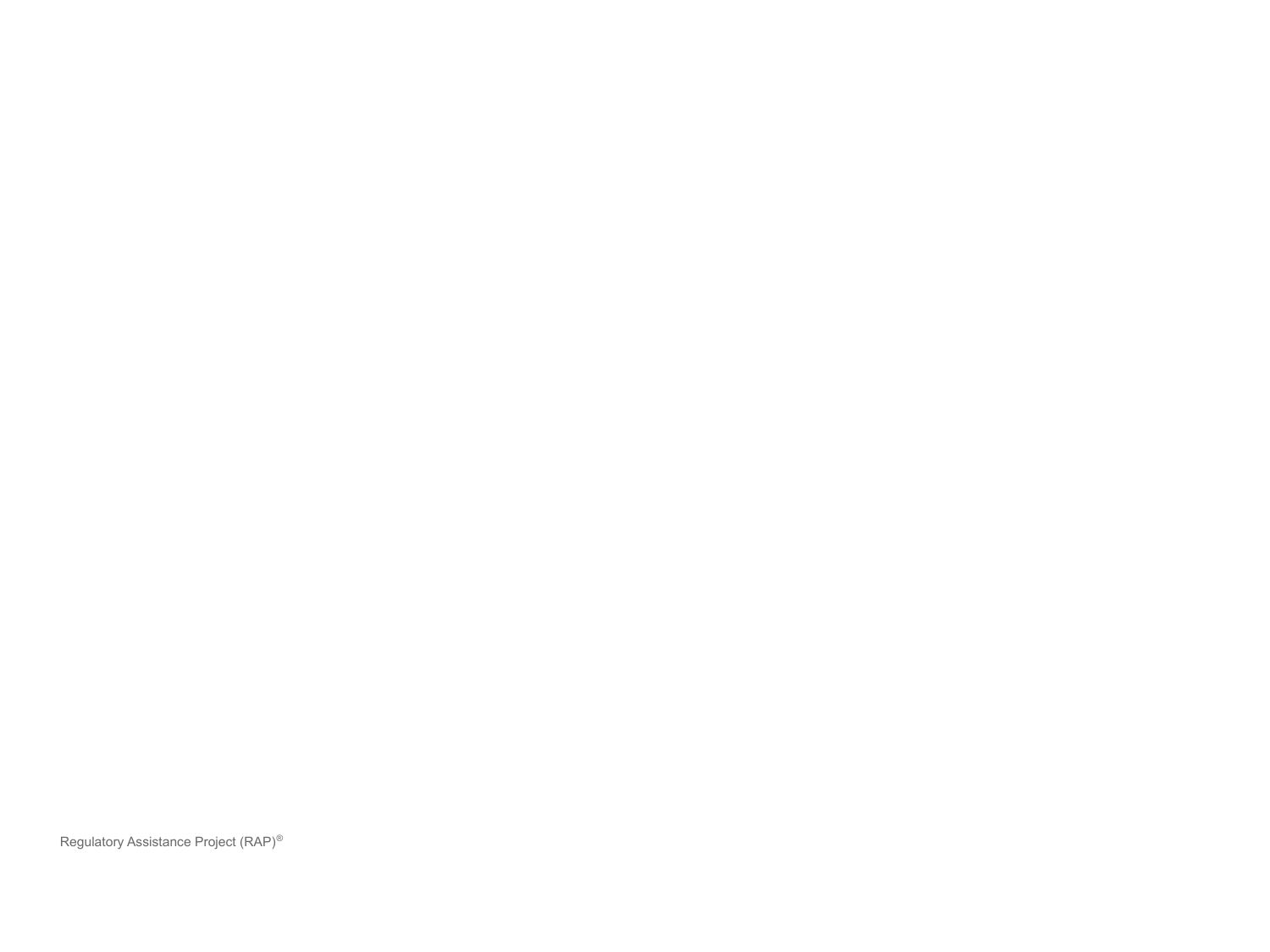### "Public utilities… are affected with the public interest…."

2006 New Mexico Statutes - Section 62-3-1 — Declaration of policy.

Regulatory Assistance Project (RAP) ®

## What should our utility sector look like over the next 6-8 years?

4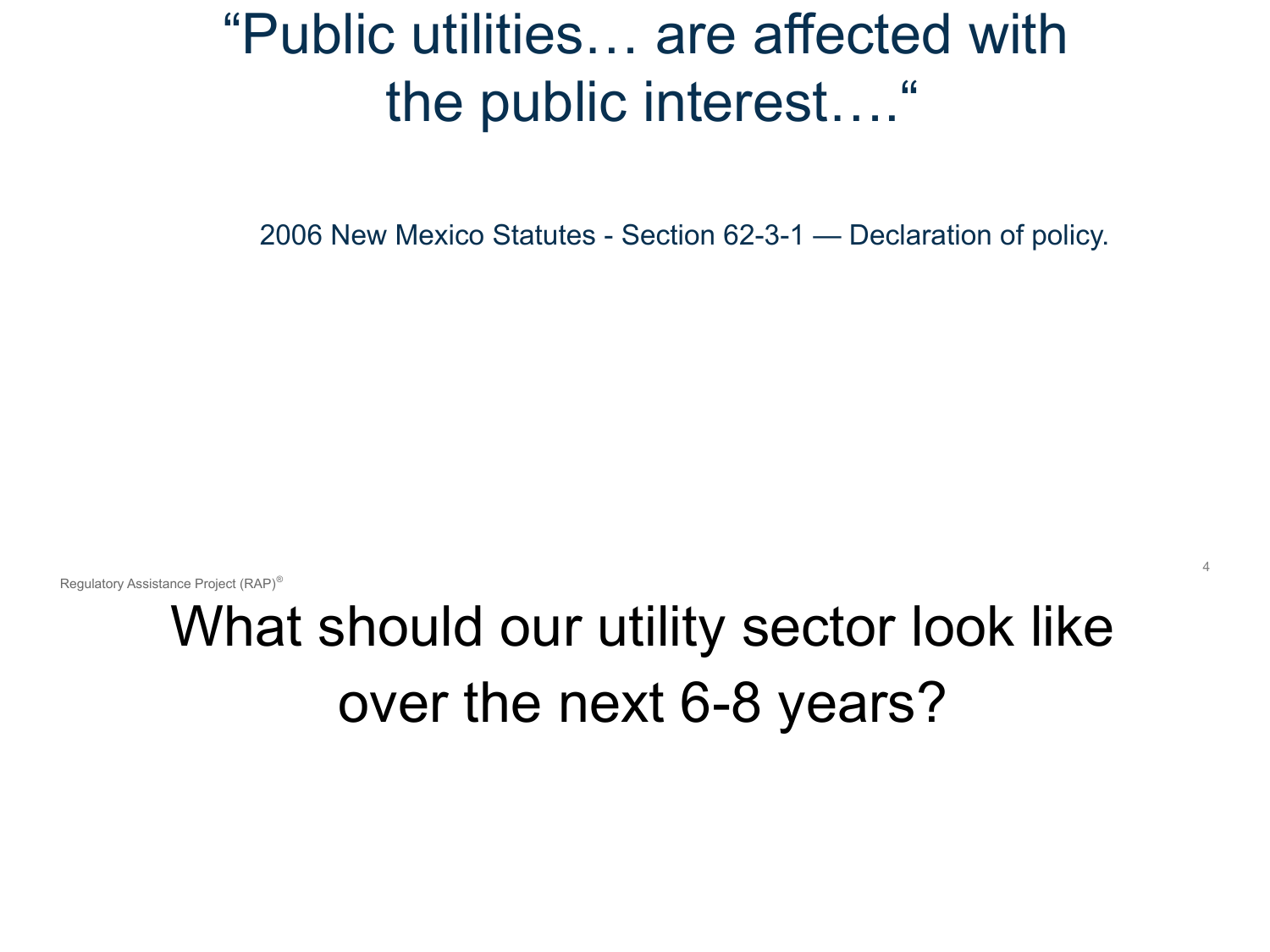# What decisions that I make today will help ensure this?

5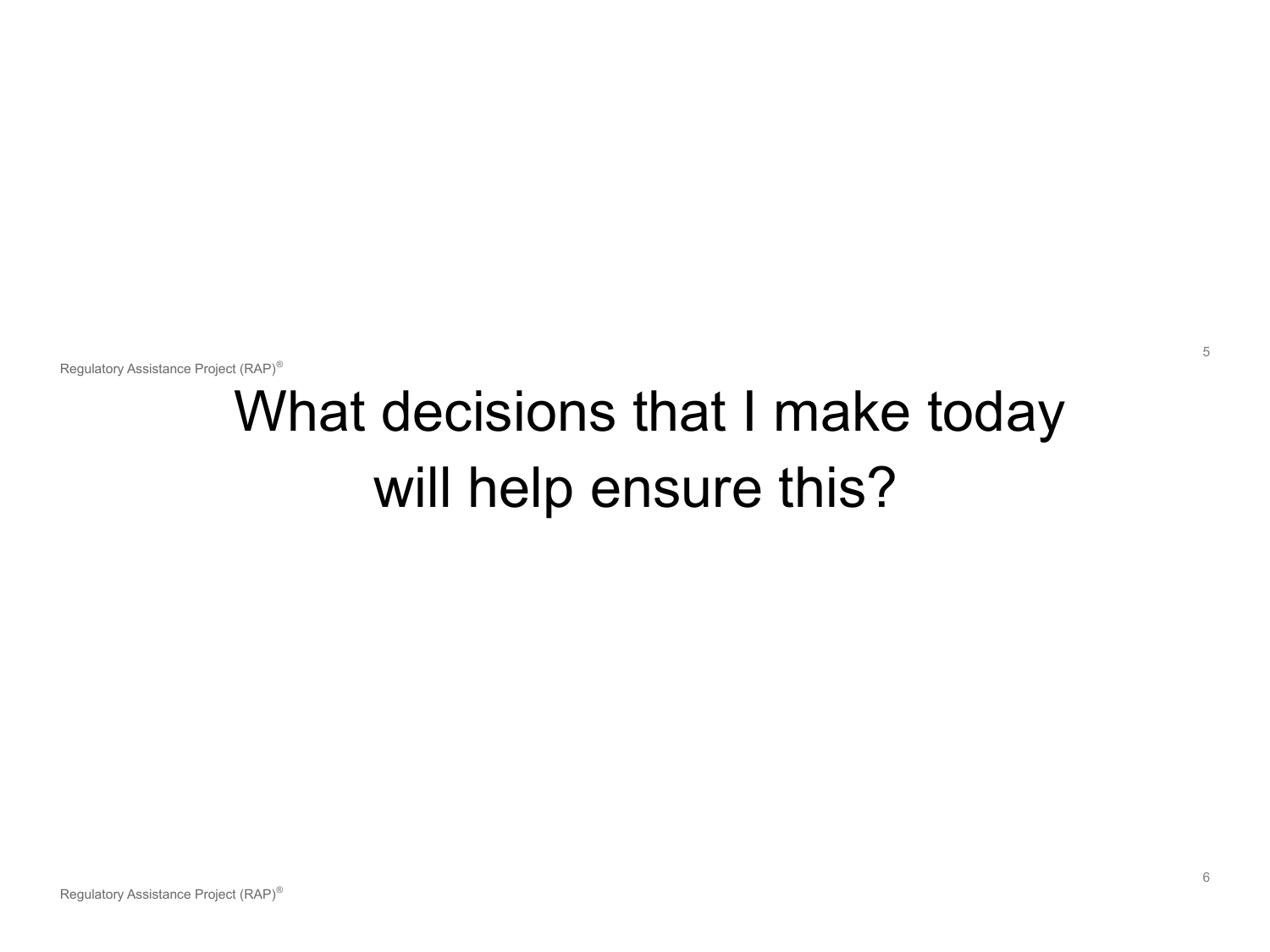### **Power Plants Opening and Closing**



Source: Inside Climate News, based on EIA data.

Regulatory Assistance Project (RAP) ®

### **New Mexico Electricity Generation by Source**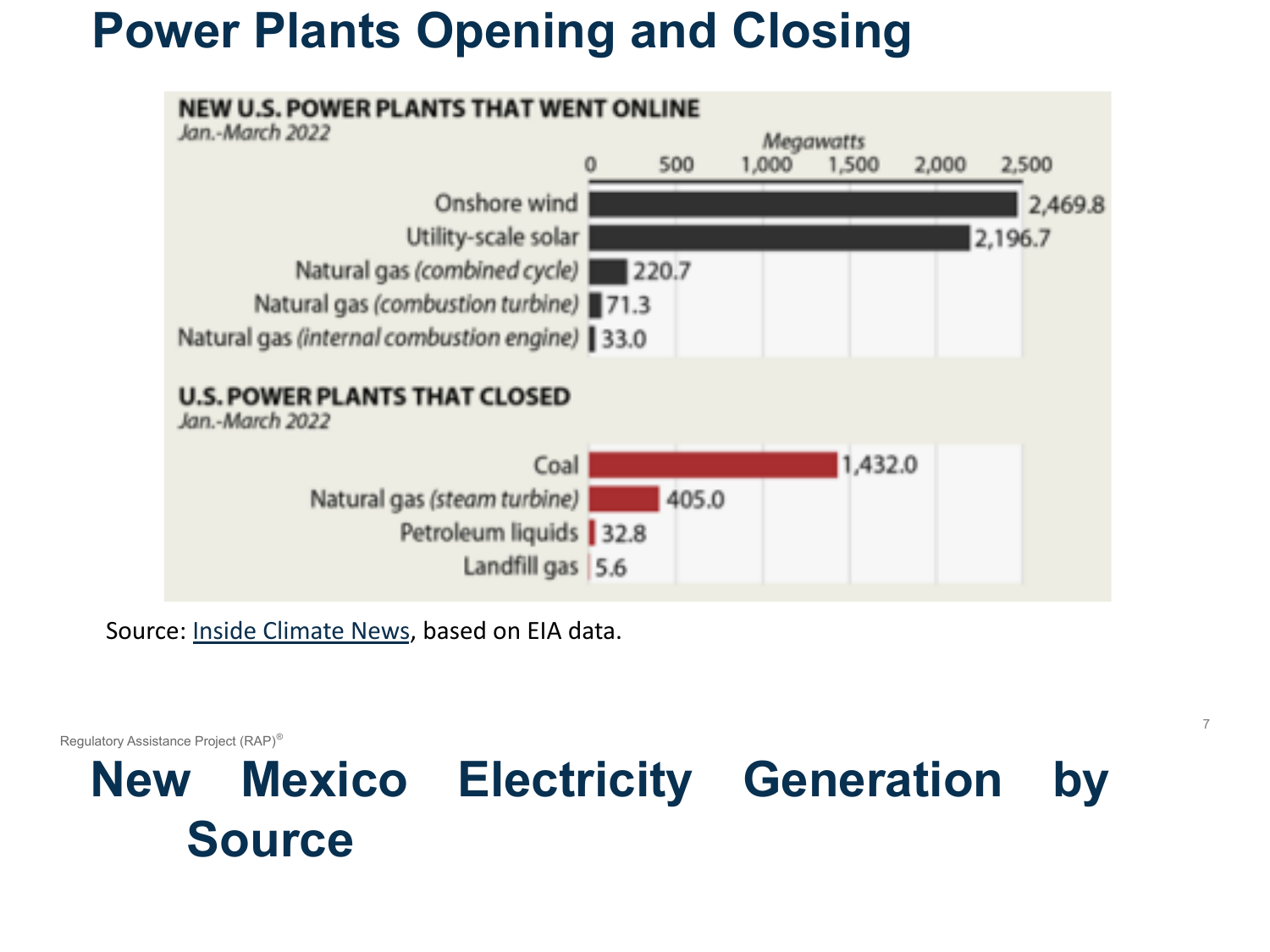

EIA Electric Power Monthly Feb. 2022



### **25% of NM's GHG Emissions**

8

**Q:** What is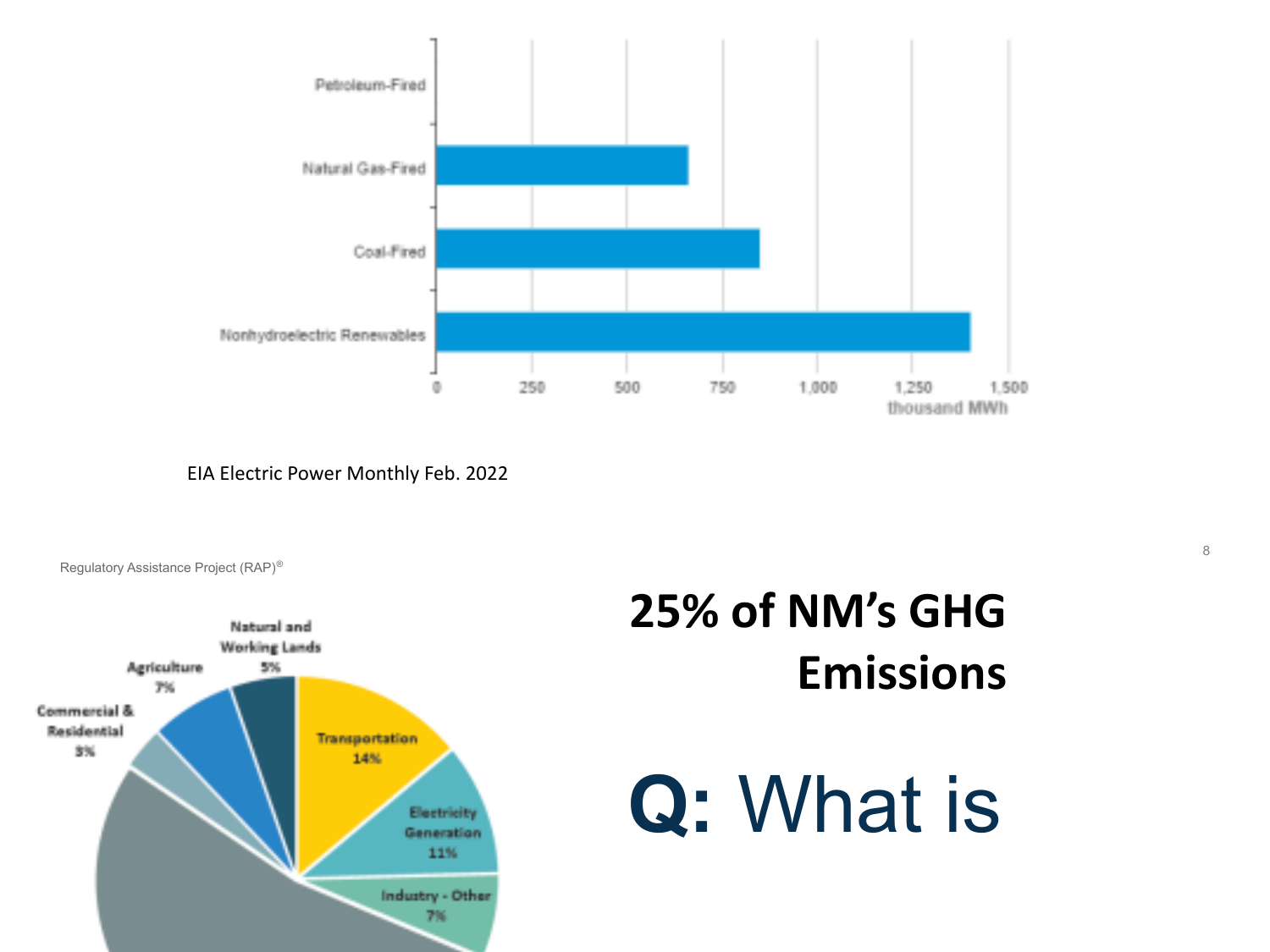significant about the relationship between these sectors?

Source 2020 Progress and Recommendations, New Mexico Interagency Climate Change Task Force

Regulatory Assistance Project (RAP) ®

Statutory & Executive Guidance -- Opportunities

#### •**NMSA 1978, § 62-18-1 et seq**.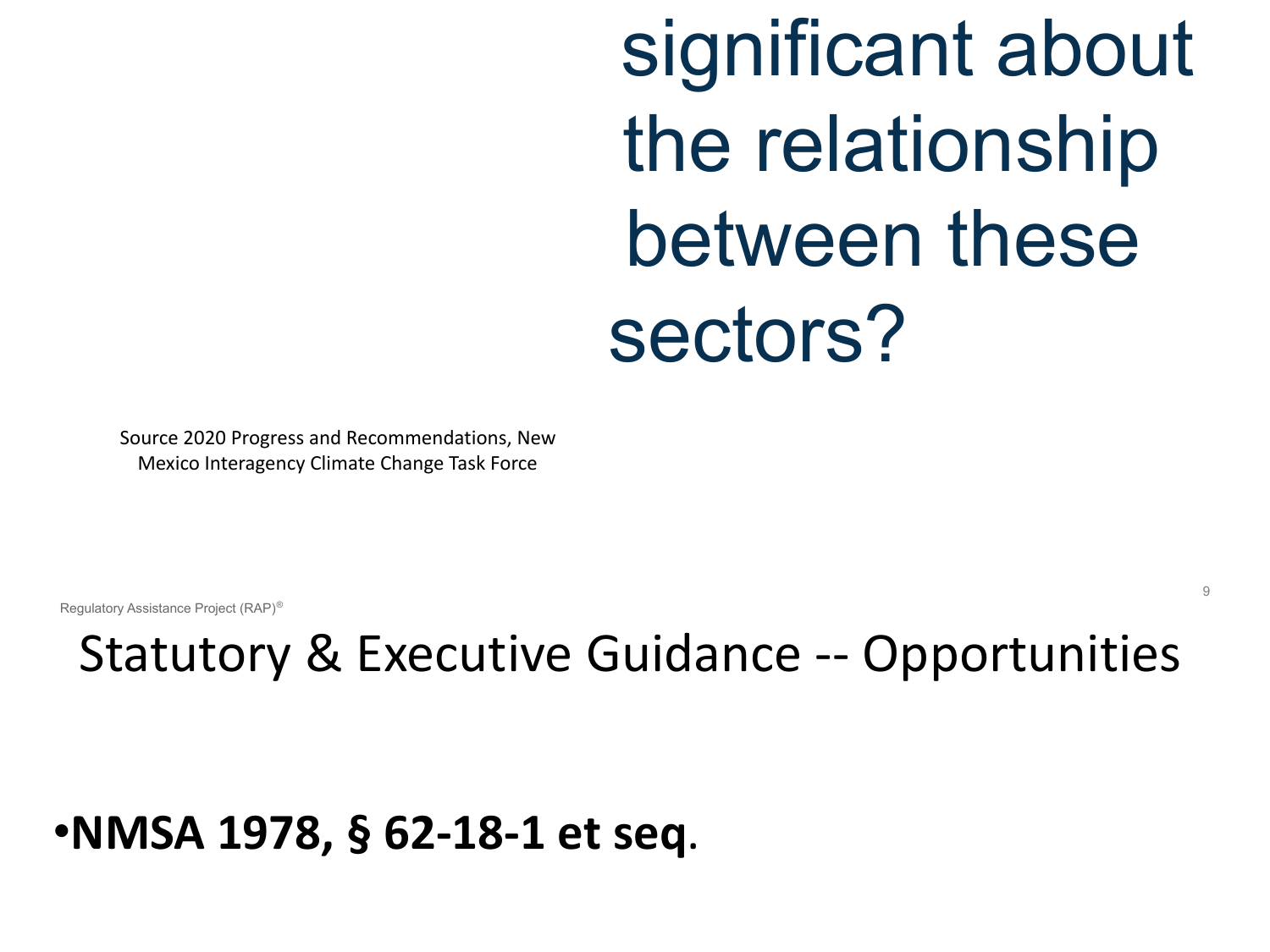•NM's utilities – 50% renewable energy by 2030

### •**NMSA §62-8-12**

- •Applications to expand transportation electrification. •Improve the public utility's electrical system efficiency,
- •Integration of variable resources,
- •Operational flexibility and
- •System utilization during off-peak hours

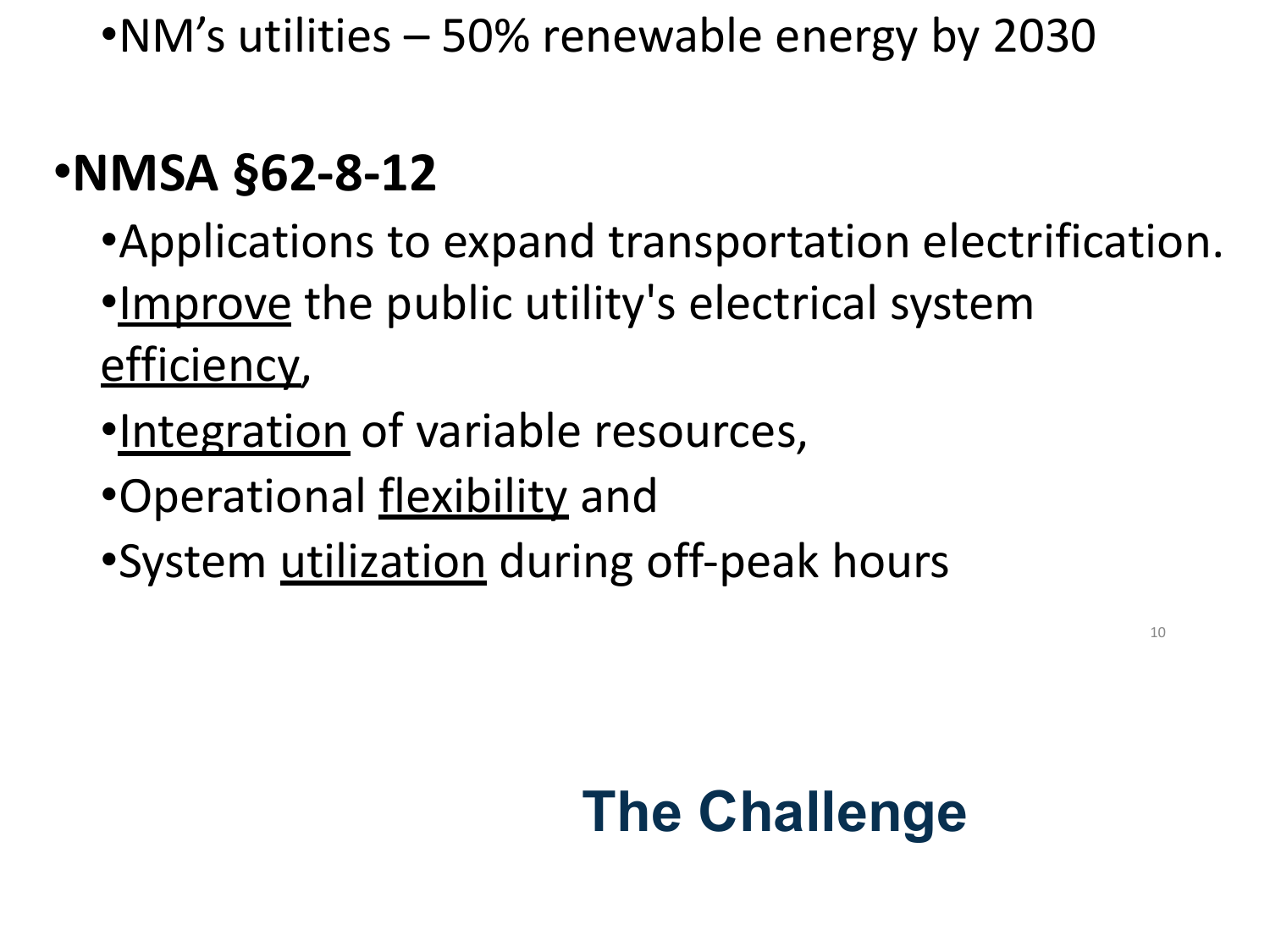"Having a more modern electric grid means incorporating new technology to handle more variable renewable resources and improve the reliability, efficiency, and security of the power system."

Is it that renewable energy is variable?



#### inflexible?



*Source 2020 Progress and Recommendations,*

#### Or is it that the grid is

*New Mexico Interagency Climate Change Task Force*

Regulatory Assistance Project (RAP) ®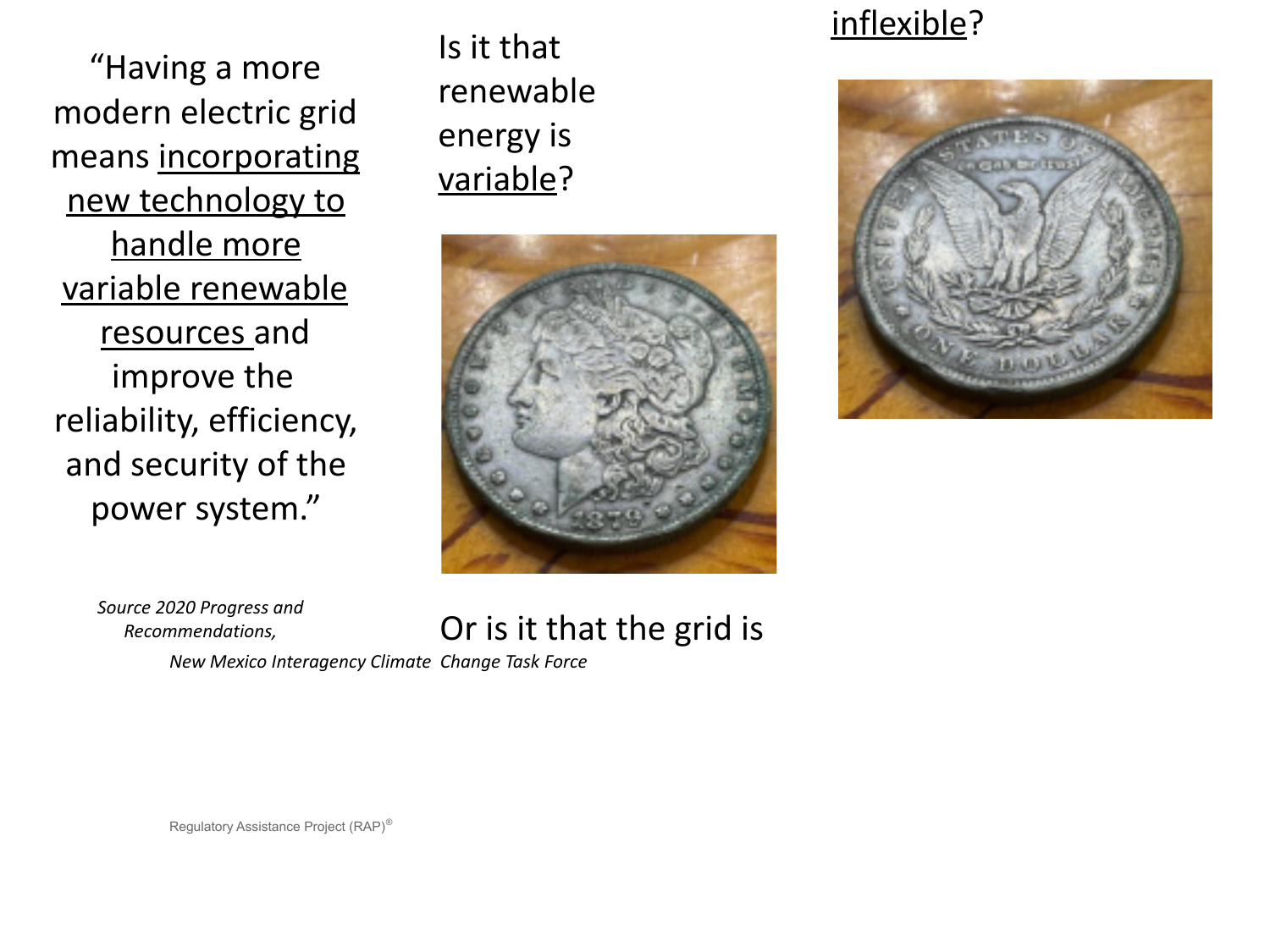Two Sides of the Same Coin <sup>12</sup>

### **Electric vehicles' low-capacity utilization makes them potential grid resource**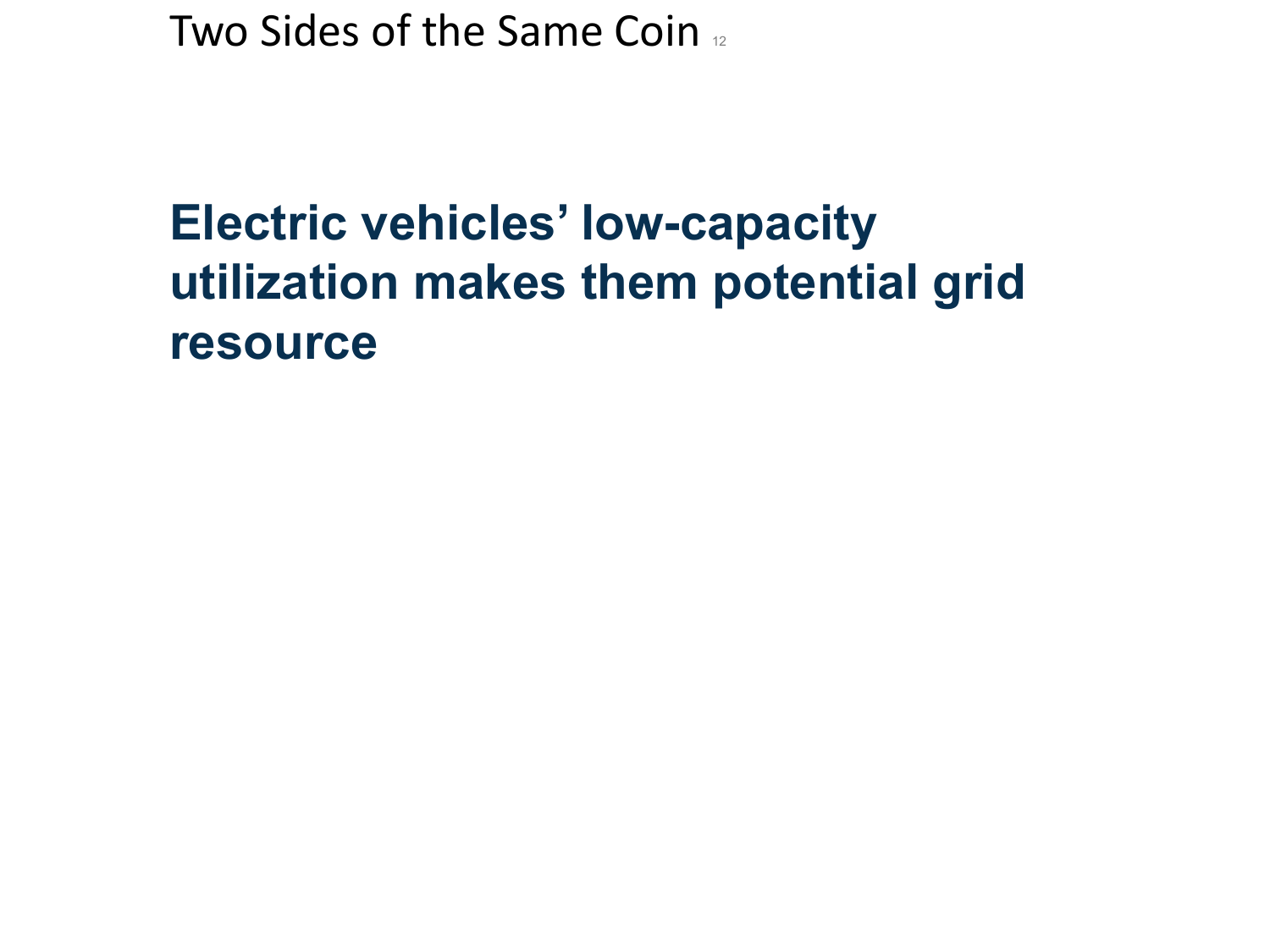

Throughout California's Electricity System.

Regulatory Assistance Project (RAP) ® 13

# **Recognize the Value of Flexible Load: Grid Operations**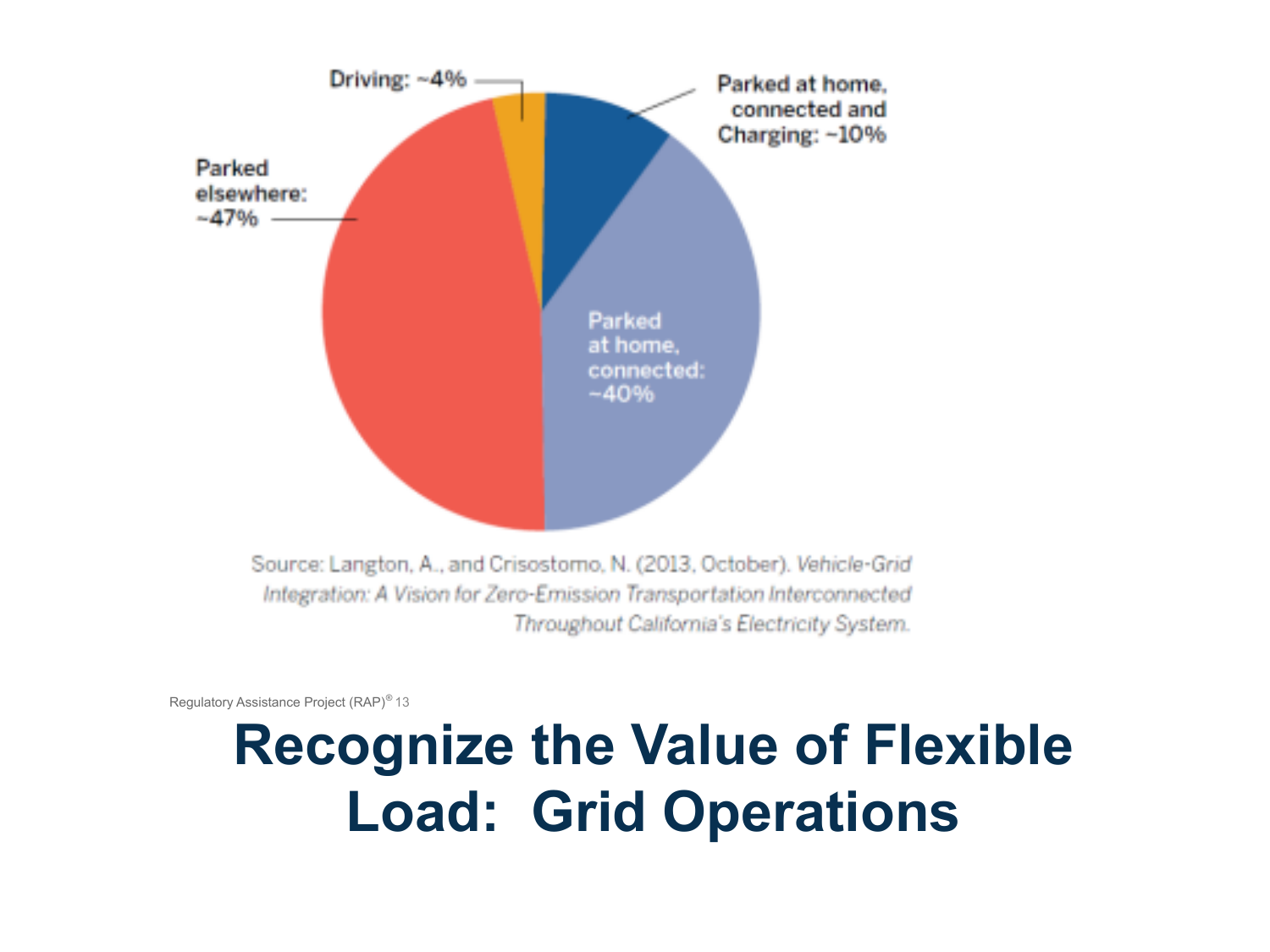

# **Avoid High-Cost Hours**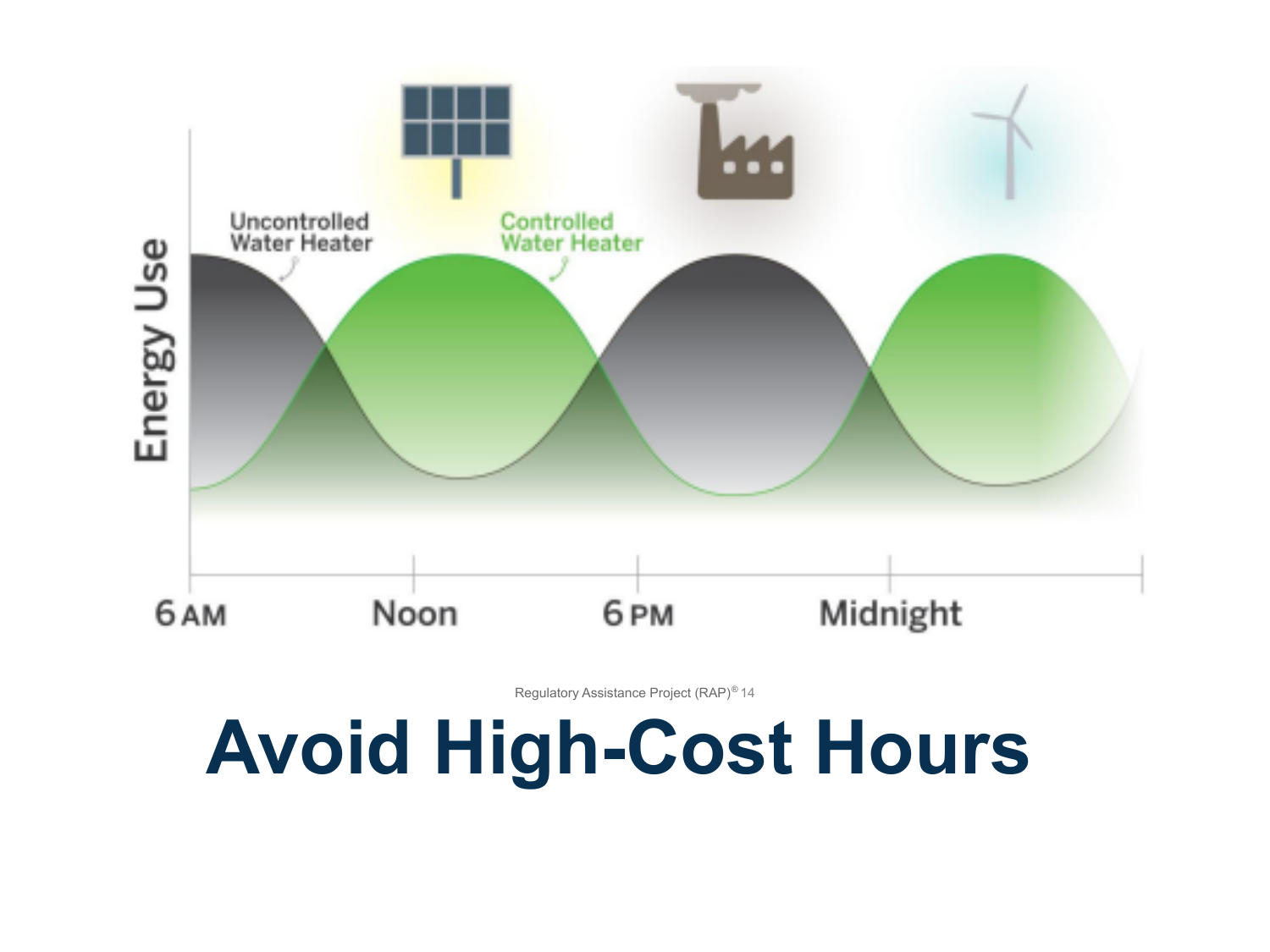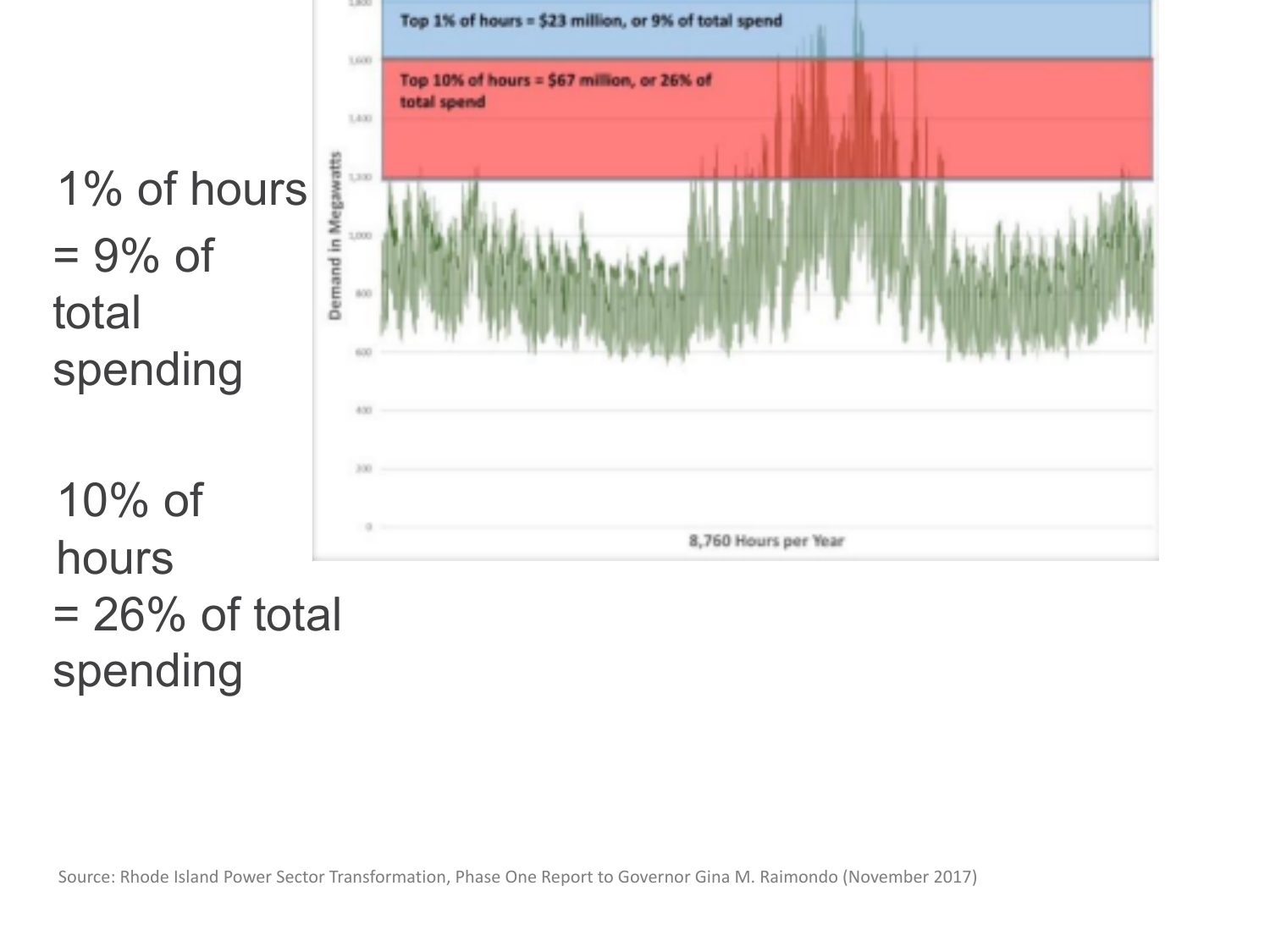

Avoid Home Charging during these hours

Workplace Charging

Regulatory Assistance Project (RAP) ®



Source: Californi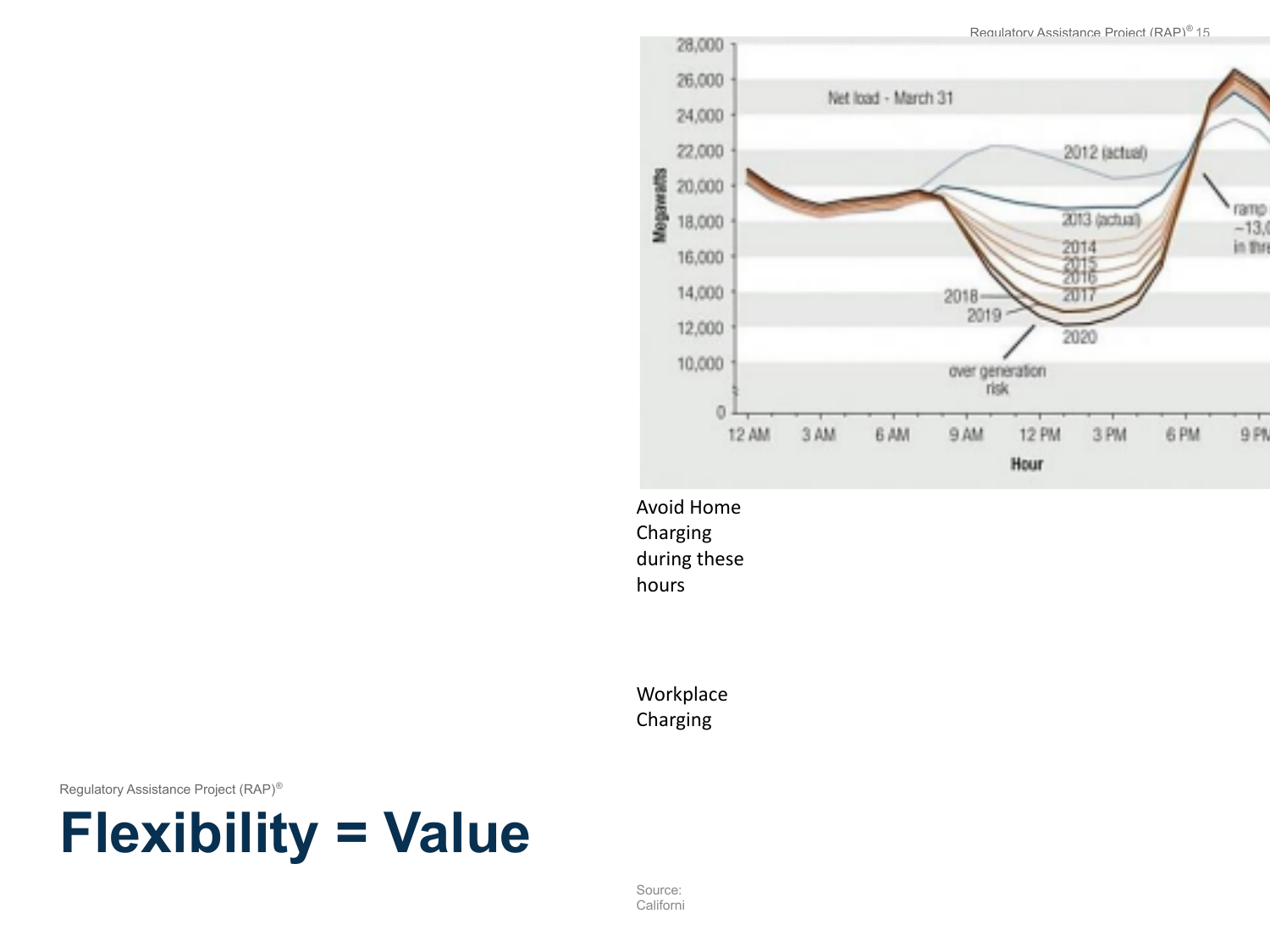a ISO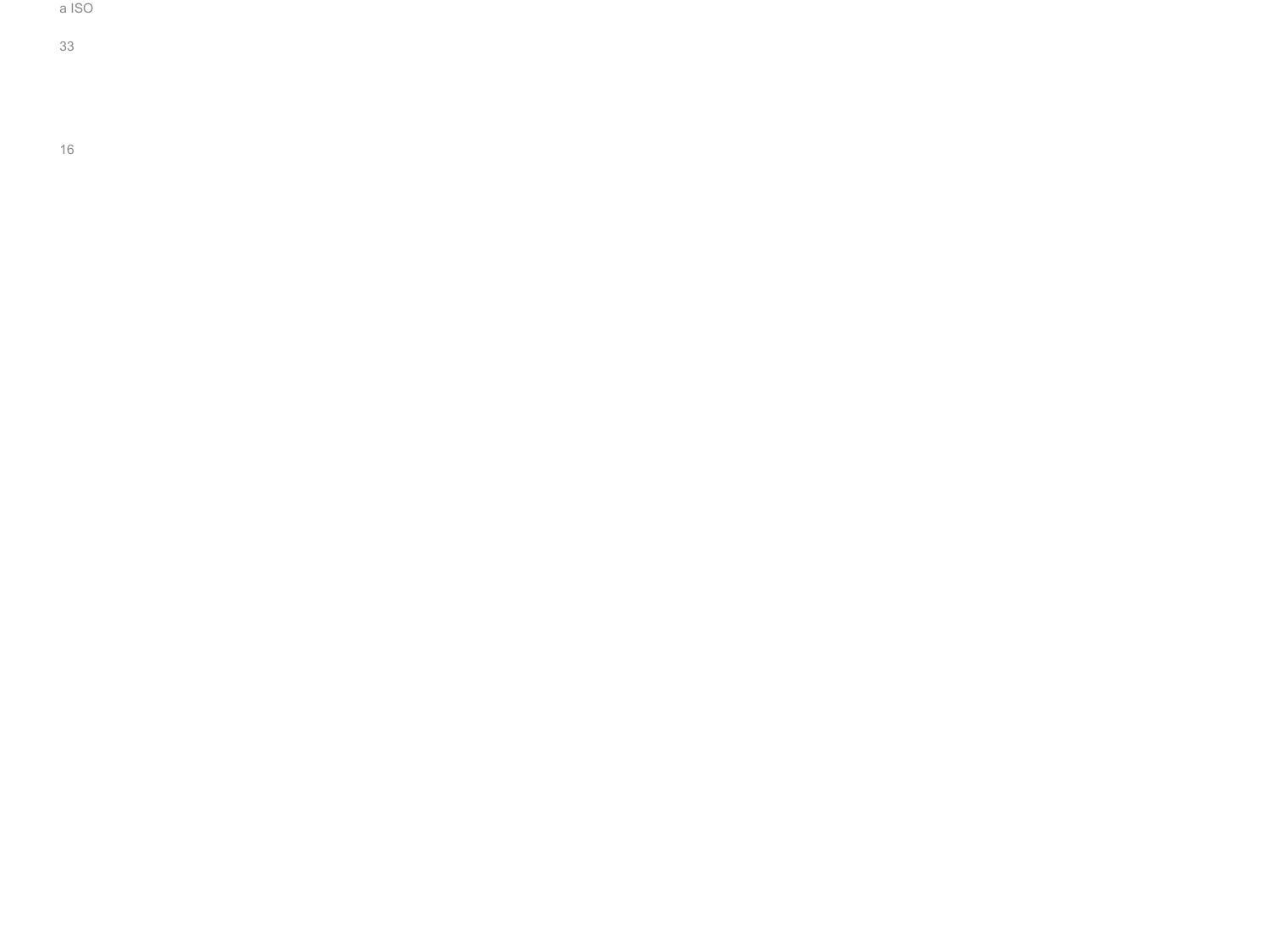**"Data collection efforts will continue to be central to our understanding of our work and how to measure its success."**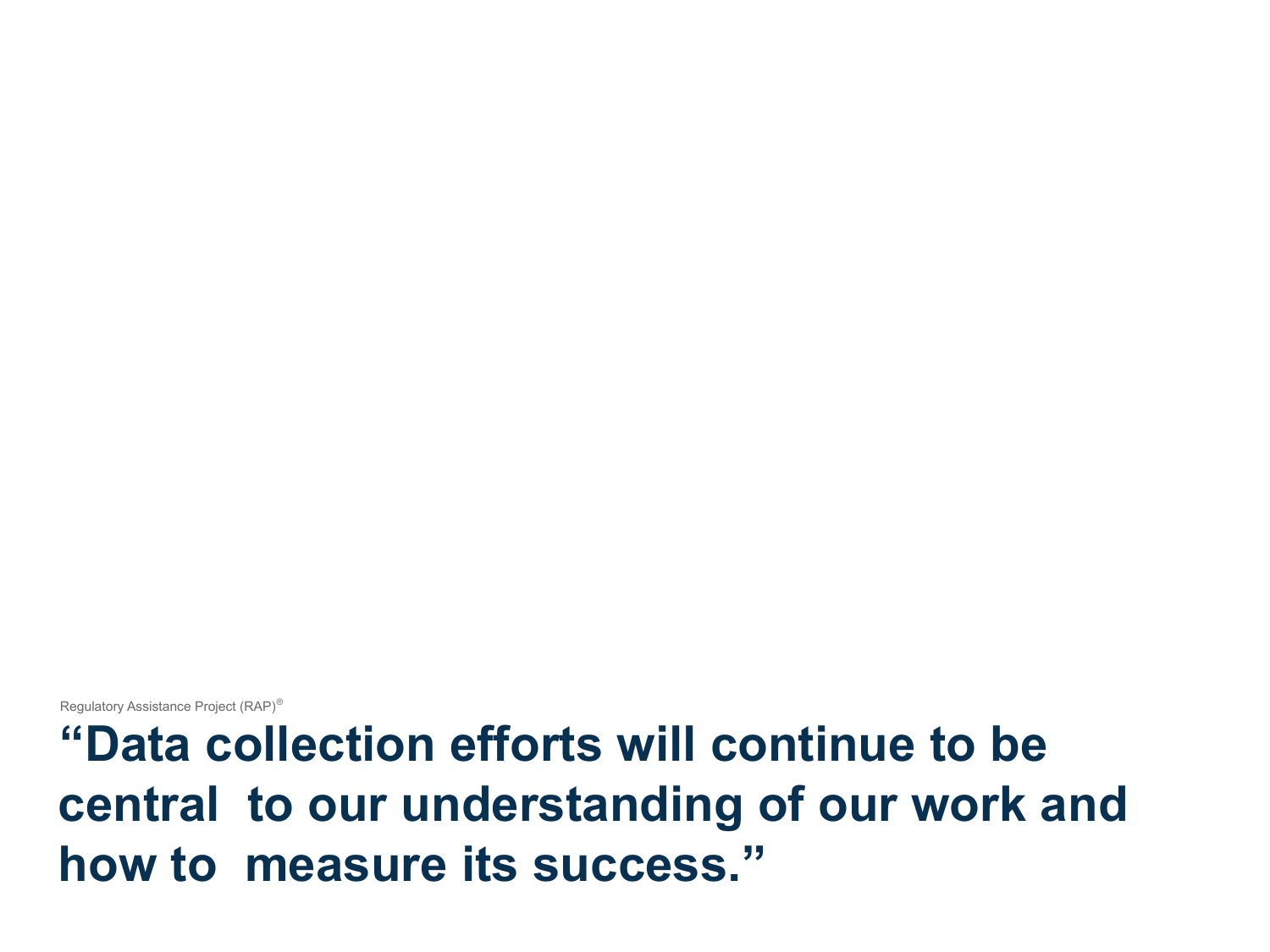*Source 2020 Progress and Recommendations, New Mexico Interagency Climate Change Task Force*

Regulatory Assistance Project (RAP) ® 18

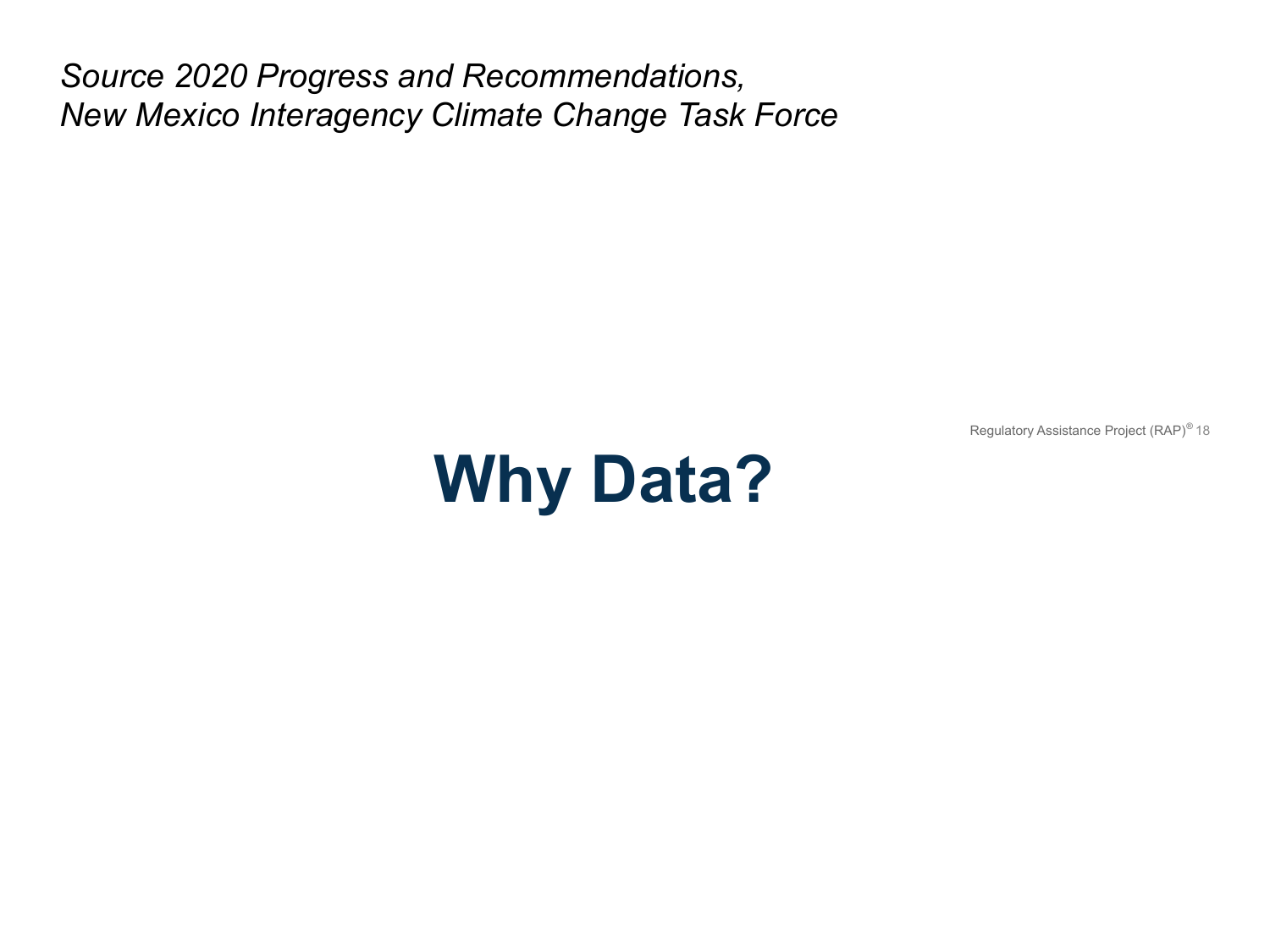# Low use of EV smart charging alarms Minn. regulator

By Jeffrey Tomich | 04/04/2022 07:26 AM EDT

Minnesota's largest utility, which is trying to accelerate electric vehicle adoption, has struggled to enroll EV owners in programs that ensure charging happens during overnight hours when electricity is cheapest.



19

Regulatory Assistance Project (RAP) ®



• This goes back to articulating your vision for your power sector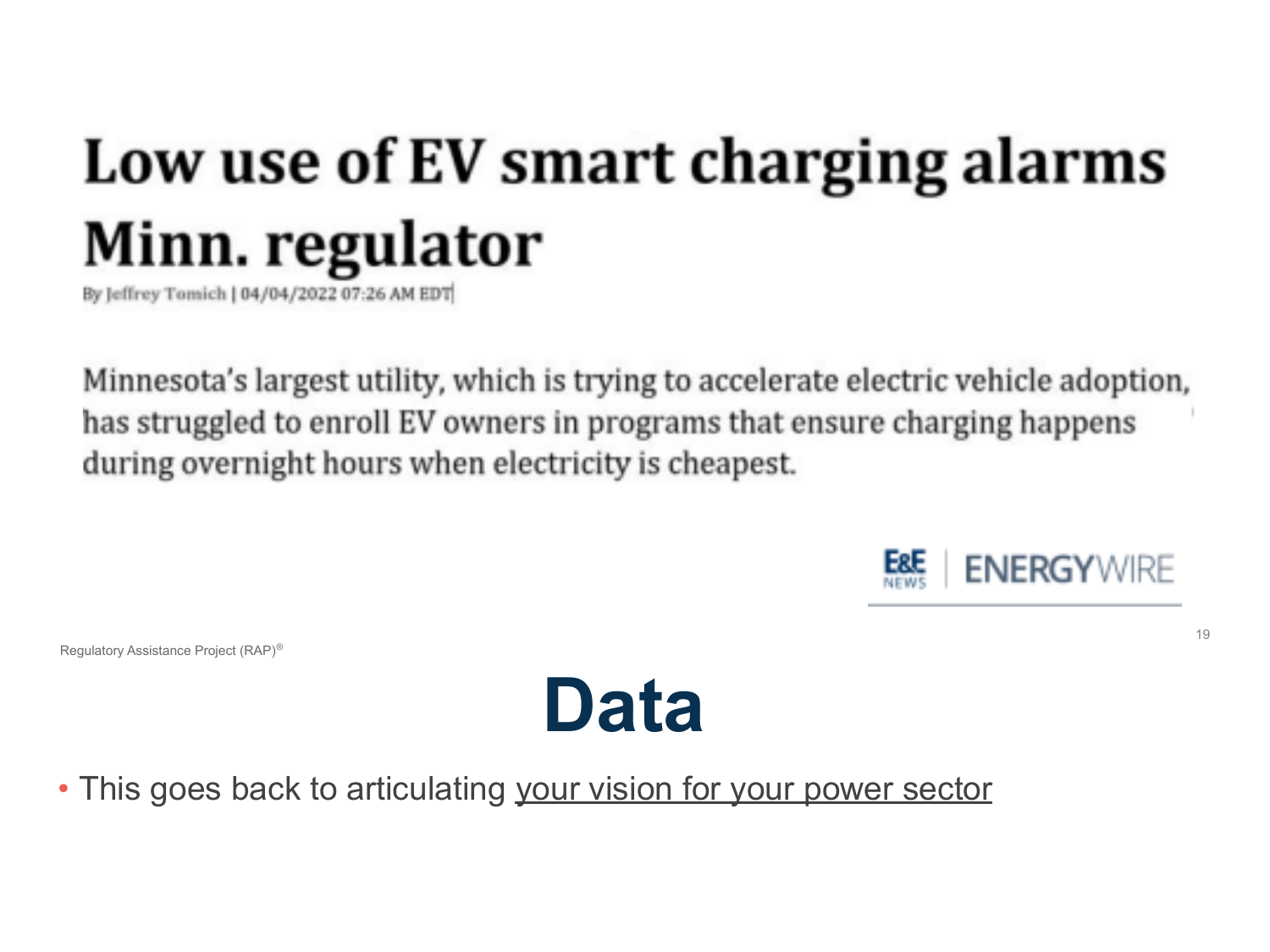- Collect relevant and timely data to:
	- Demonstrate progress toward your goals and
	- Improve early program delivery of service
- Ask your utilities and stakeholders what data they recommend collecting.
- Examples:
	- Incremental load serving EVs
	- Percentage of this load that is off-peak
	- Number/percentage of ratepayers offered managed charging
	- Number/percentage participating
	- Number/percentage of LMI ratepayers participating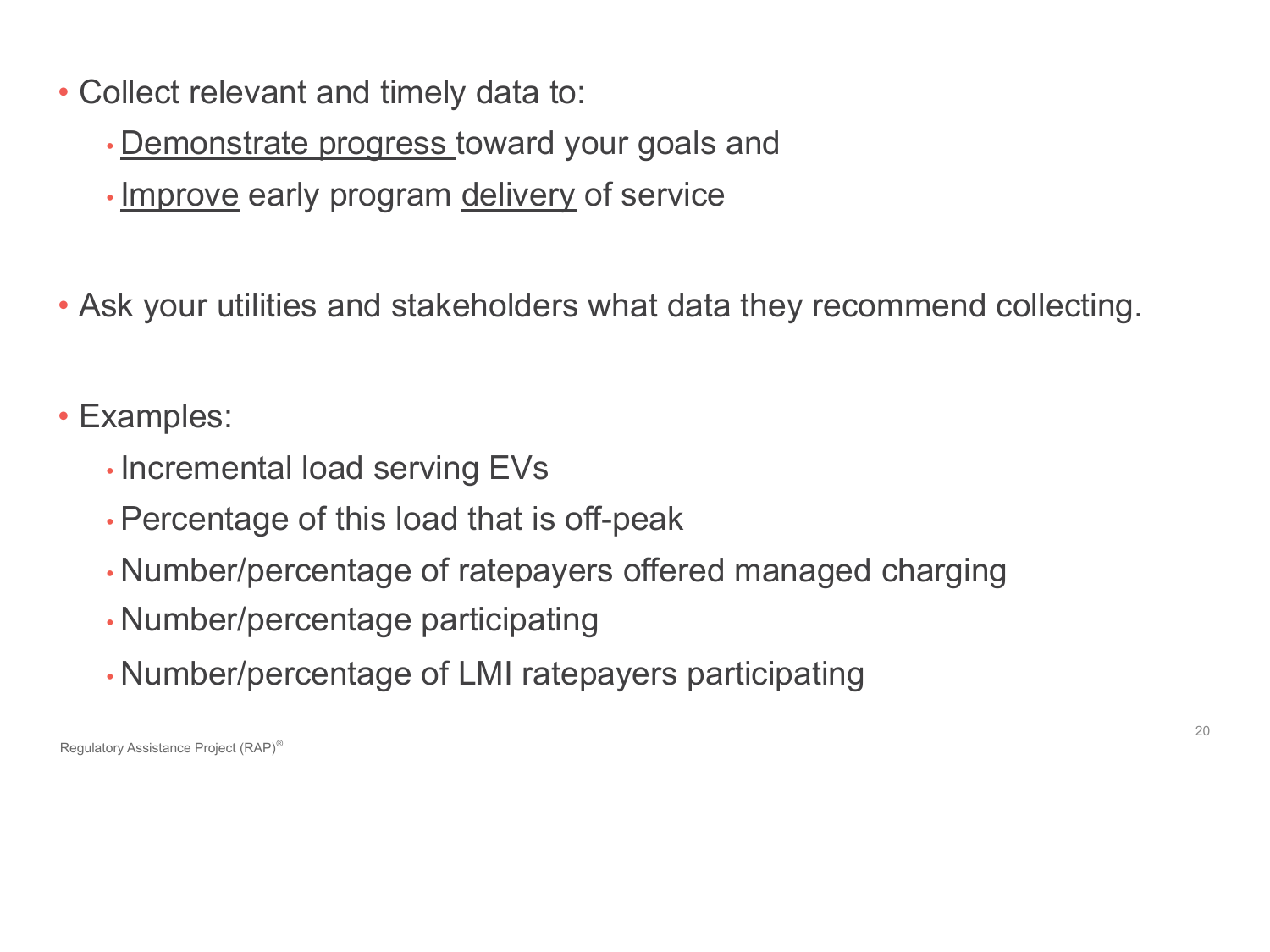### **Advisory Services Purpose**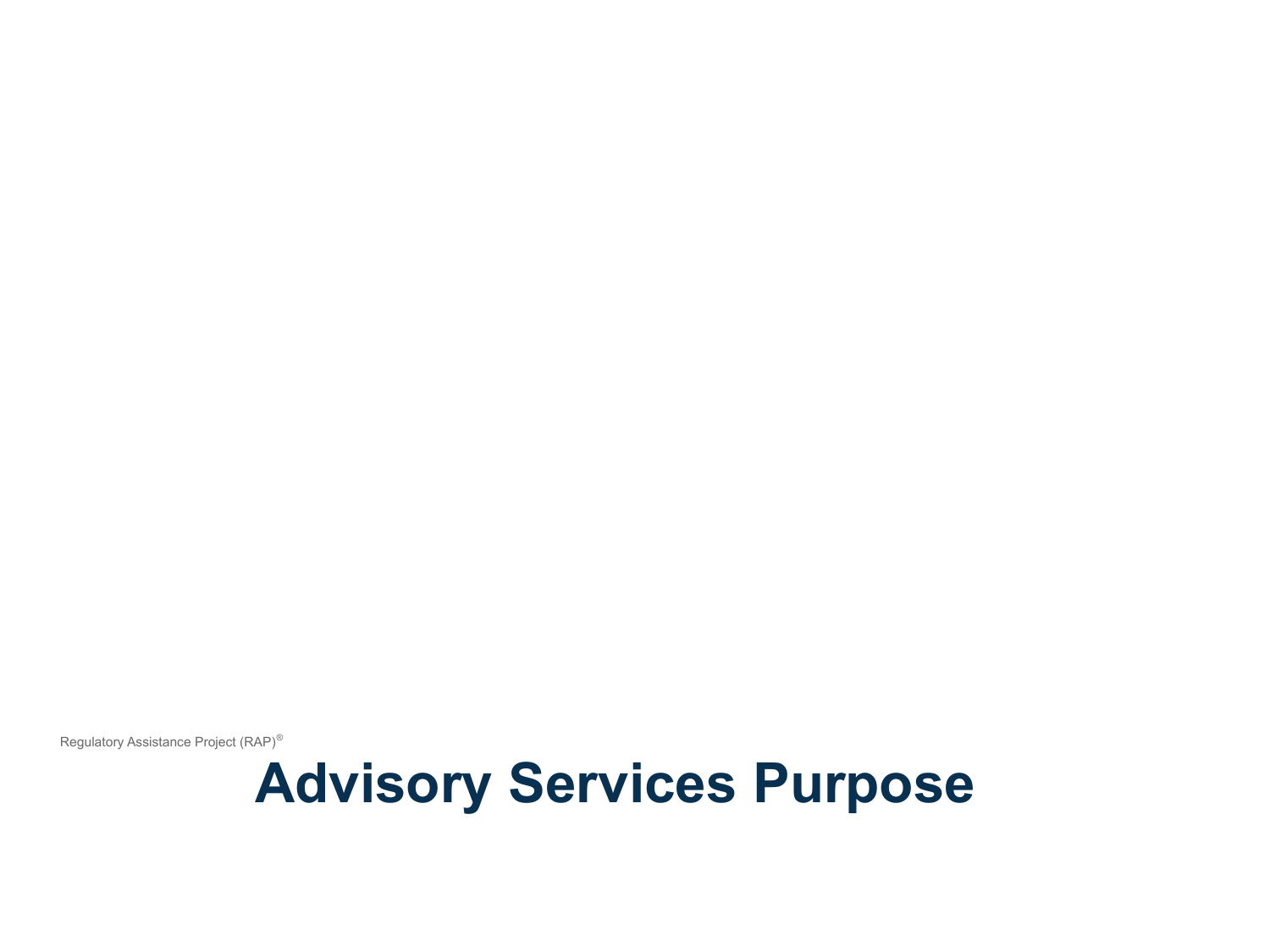To educate and enable the public (fleet managers and others) to fill the **gap between what they already know** about transportation and **what they need to know** about electric transportation.

22

Regulatory Assistance Project (RAP) ®

### **Advisory Services**

Various categories of EV users, e.g.,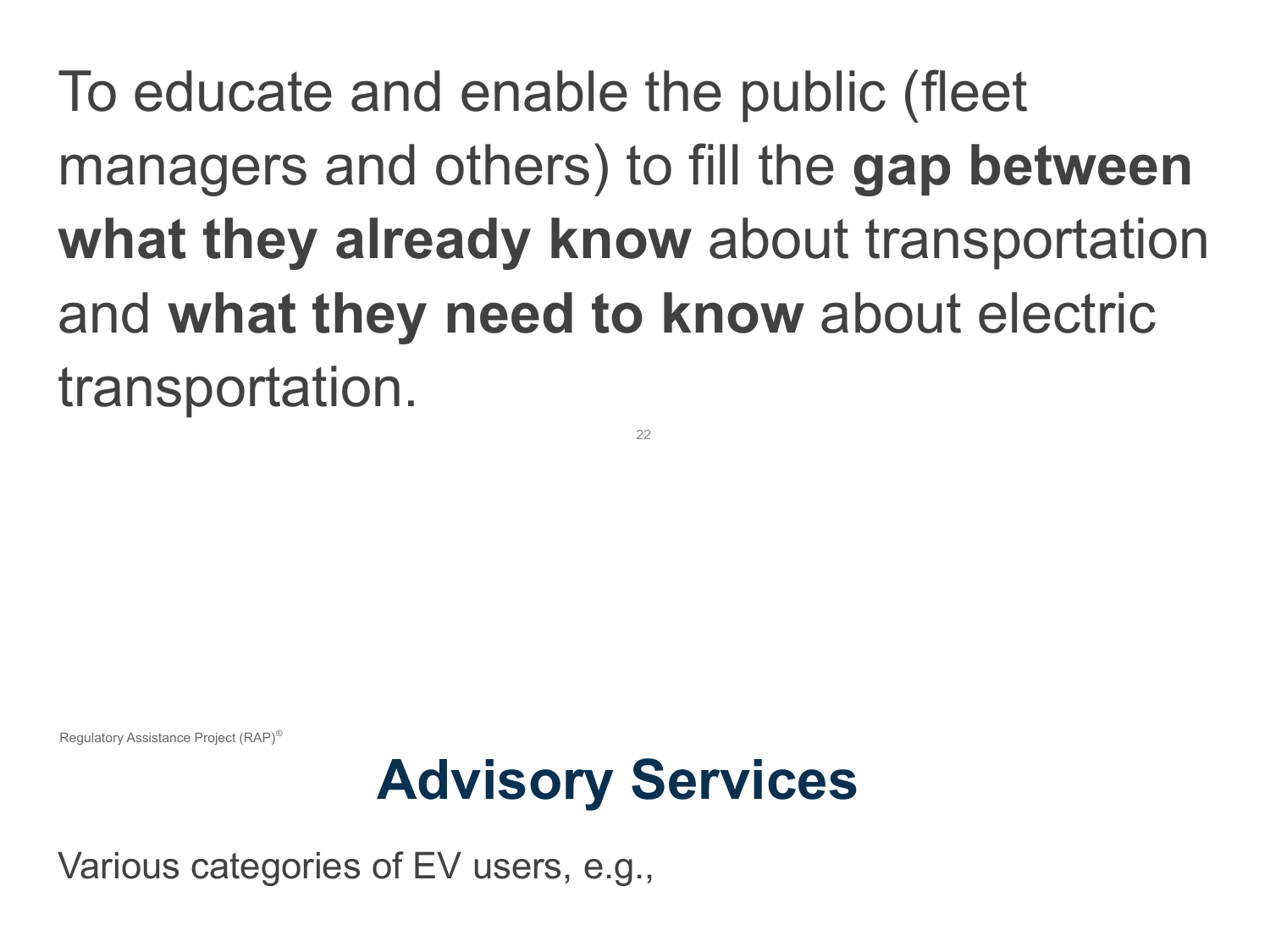• Residential;

- Multi-Unit Dwellings;
- Workplace and Commercial;
- Public; and
- Transit.
- Each category has its own characteristics:
	- Charging power levels,
	- Optimal charging times, and
	- Degree of commercial charging market penetration and associated need for utility involvement.

23

Regulatory Assistance Project (RAP) ®

# **Advisory Services – Demand Creation**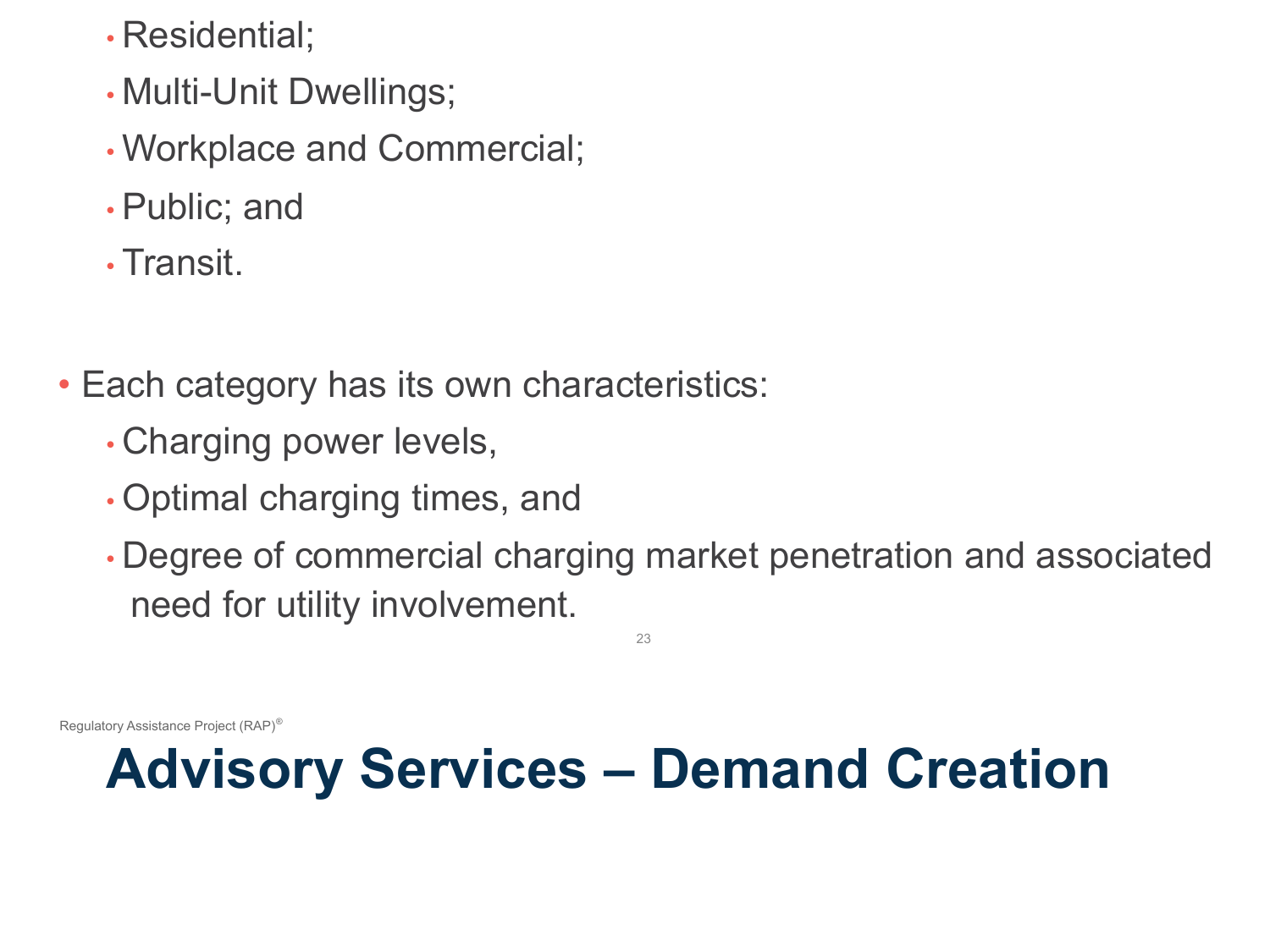- Utility is creating new load.
- Regulator's role: determine whether the utility proposal is creating the kind of load that is appropriate?
- Is the load being managed effectively from a system benefit perspective?

24

Regulatory Assistance Project (RAP)<sup>®</sup>

**21st Century Load Forecasting**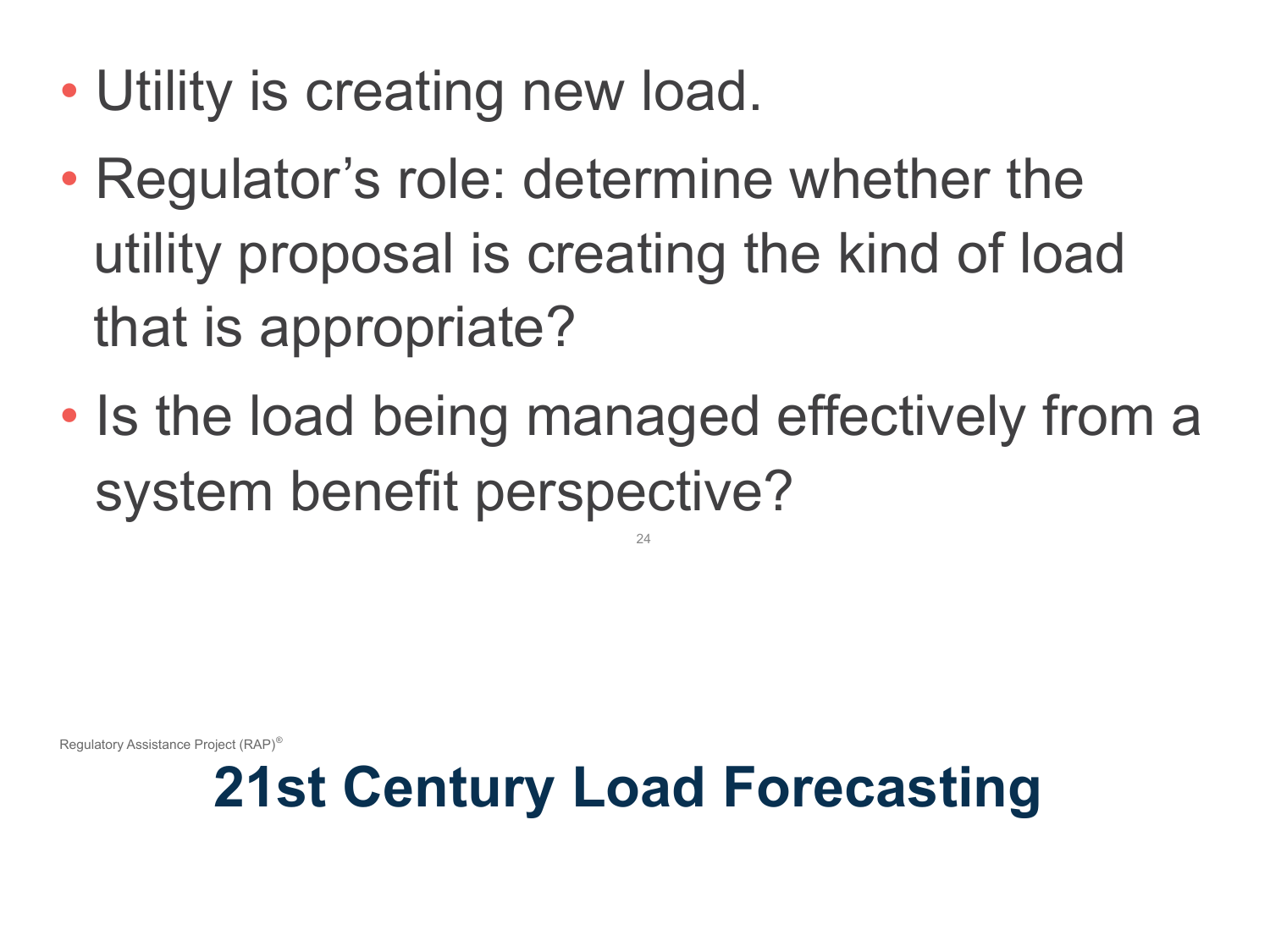- Letting utilities build load through advisory services – ushers in a new aspect of load forecasting.
- Regulator-utility relationship will need to further evolve.

### **Back to Your Vision for the Power Sector**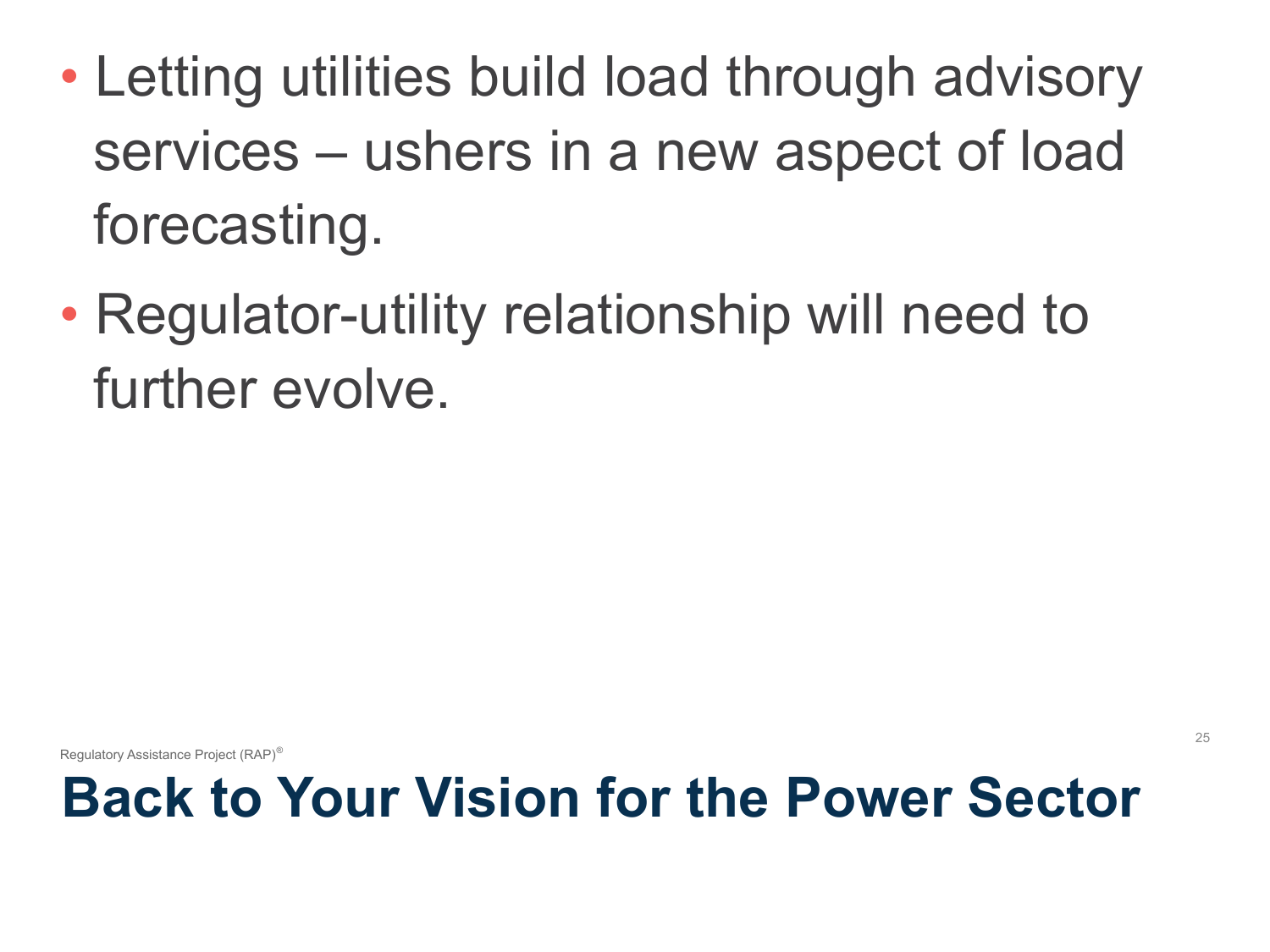- The utility must justify these proposals
- Regulator must ensure that the utility is clear in what it aspires to become.
- Raising even more questions:
	- How does this service fit in the utility's portfolio?
	- What is the utility's longer-term sense of itself as a commodity and service provider?
	- Does the regulator assist them and nudge them on their way? How am I going to manage the commission's relationship with that utility into the future?

26

Regulatory Assistance Project (RAP) ®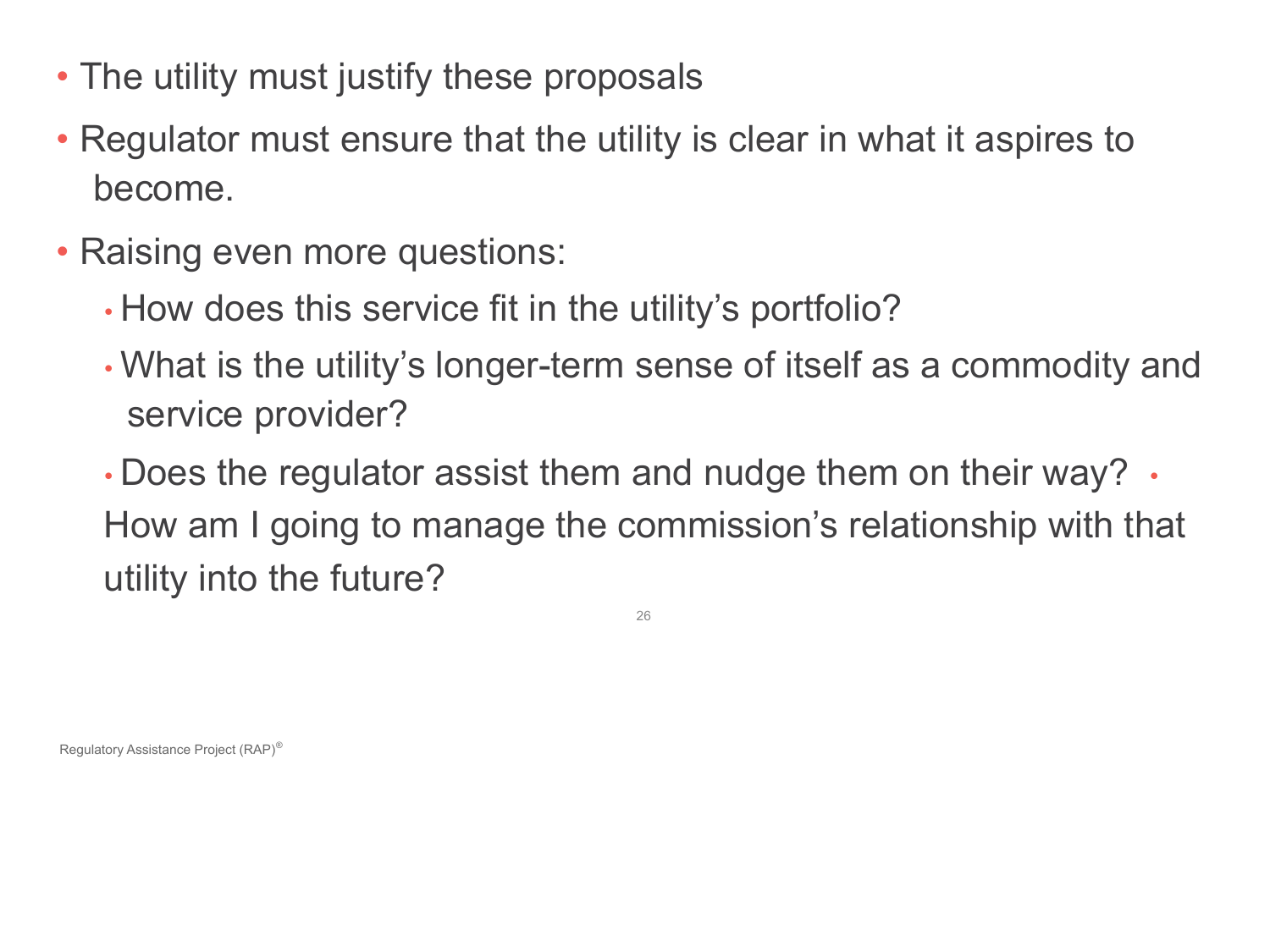• Ask yourself what the power sector should look like.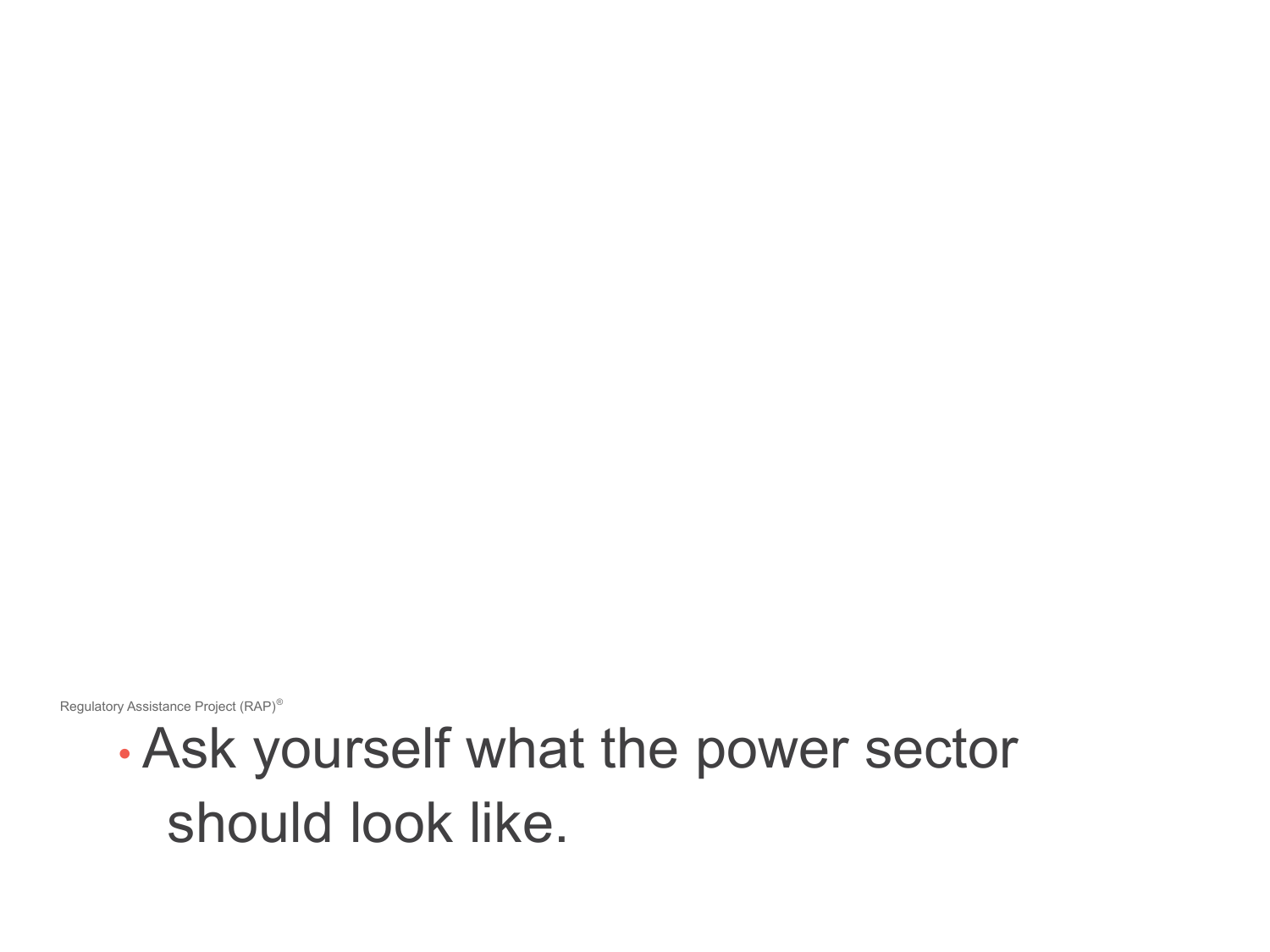• Promote decisions that secure all available electrification related flexibility. • Use data to keep track of progress. • Be sure advisory services are promoting the education needed.

Regulatory Assistance Project (RAP) ®

# **Beneficial Electrification Resources**

• Ensuring Electrification in the Public Interest.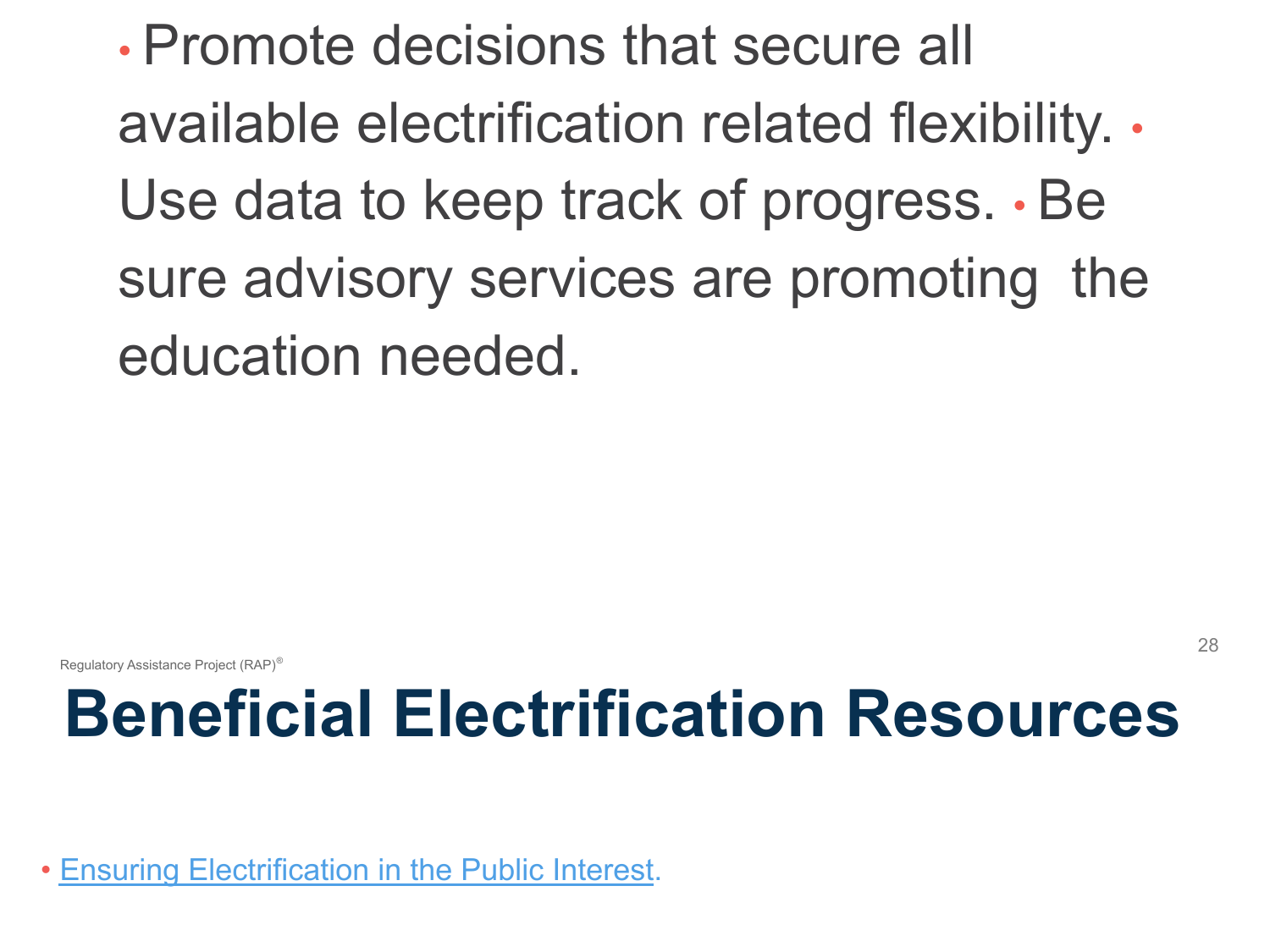- Beneficial Electrification of Space Heating.
- Beneficial Electrification of Water Heating.
- Beneficial Electrification of Transportation.
- Taking First Steps: Insights for States Preparing for Electric Transportation.
- Getting From Here to There: Regulatory Considerations for Transportation Electrification.
- Utilities Can Get a "LEG" Up with Beneficial Electrification.
- Environmentally Beneficial Electrification: The Dawn of Emissions Efficiency.
- Environmentally Beneficial Electrification: Electricity as the End-Use Option.





# **About RAP**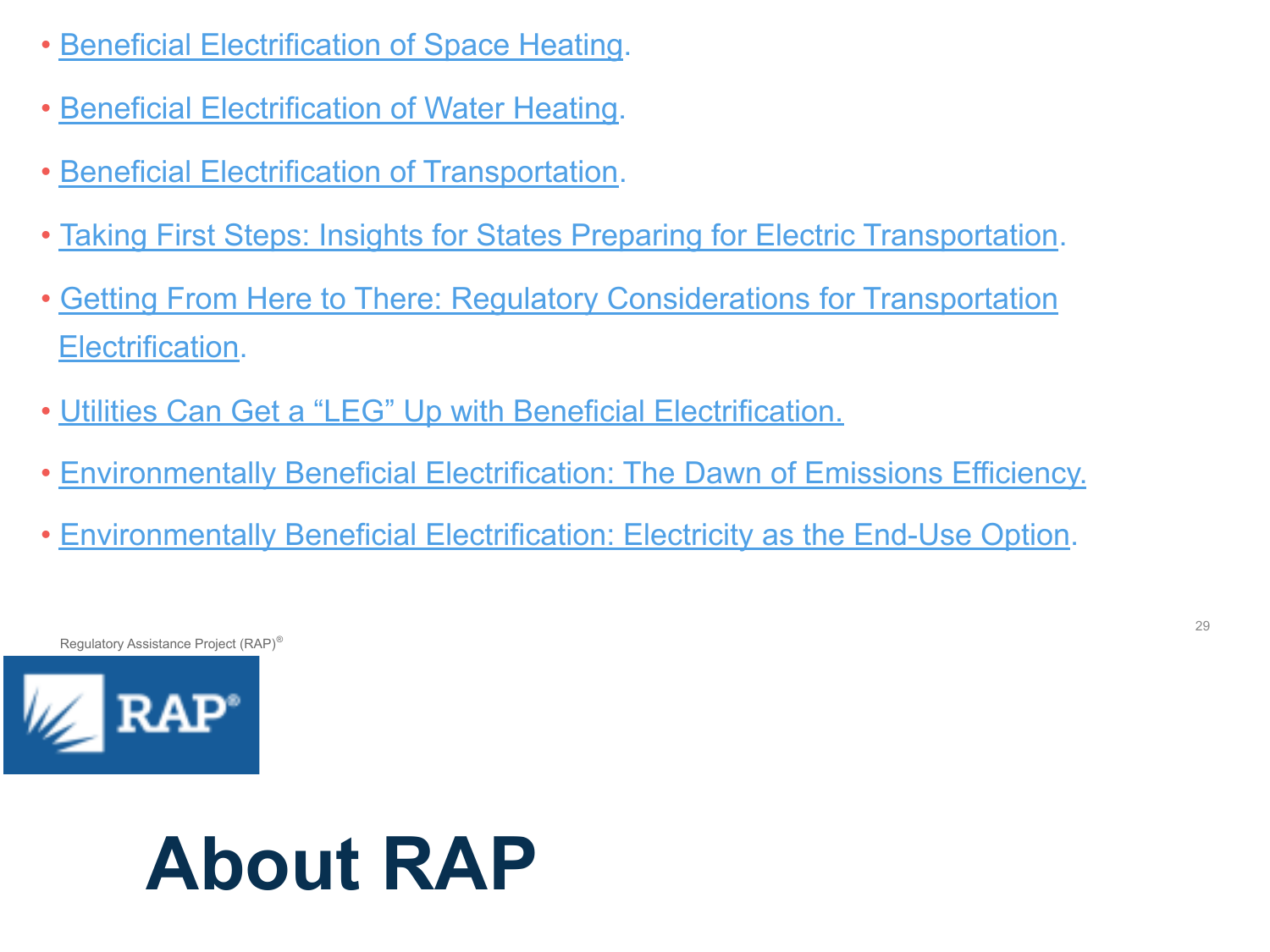The Regulatory Assistance Project (RAP)<sup>®</sup> is an independent, non-partisan, non-governmental organization dedicated to accelerating the transition to a clean, reliable, and efficient energy future.





Principal

The Regulatory Assistance Project® 50 State Street, Suite 3 Montpelier, VT United States +1 802 498-0708 dfarnsworth@raponline.org raponline.org

David Farnsworth, Esq.

Regulatory Assistance Project (RAP)<sup>®</sup>

### **Bipartisan Infrastructure Law**

• Thanks to the Bipartisan Infrastructure Law, this year the Federal Transit Administration's Low or No Emission Vehicle Program \$1.5 billion. Over the next five years that program is set to distribute \$5.5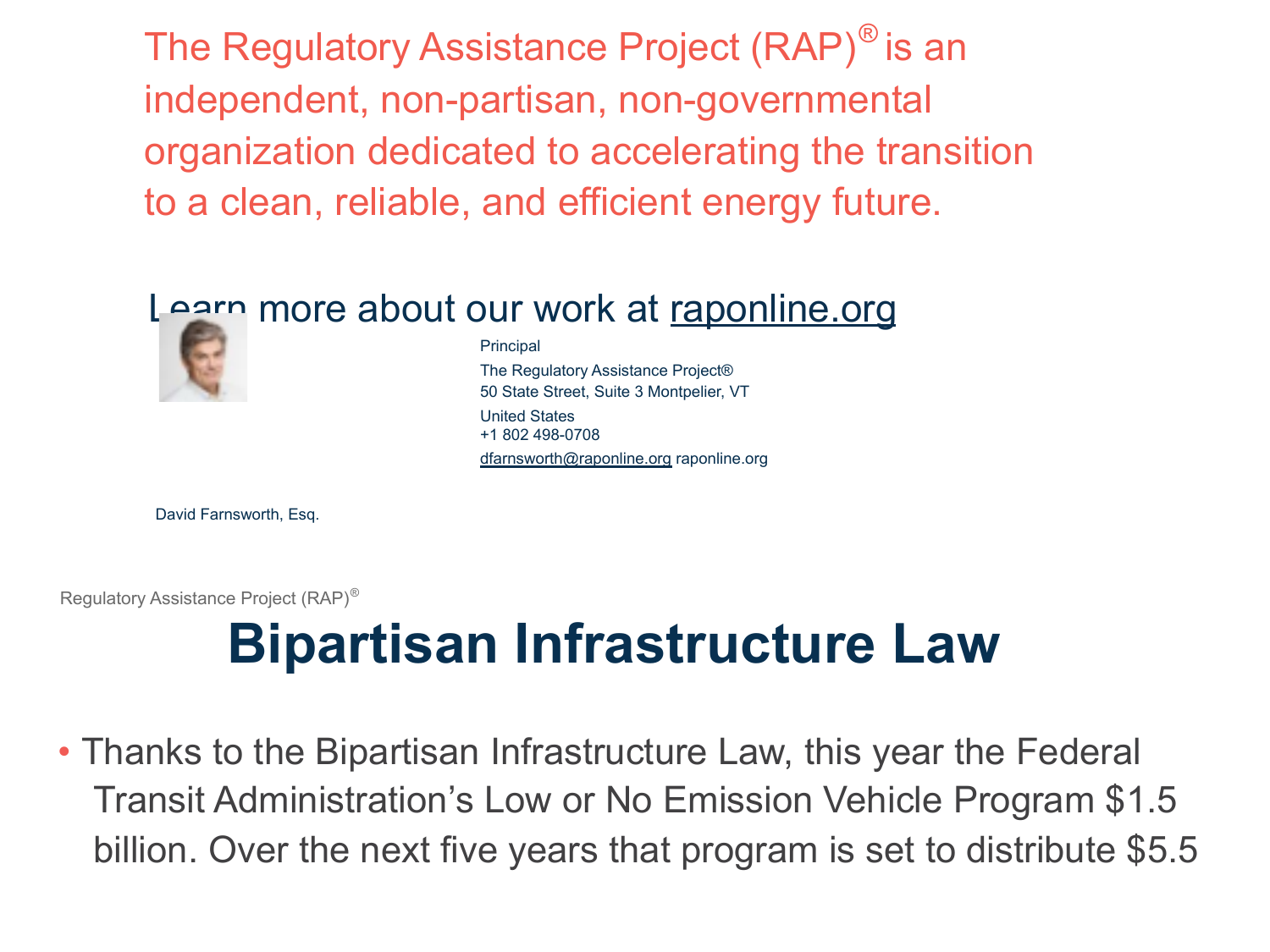billion to assist local transit agencies in purchasing low-or-no emission vehicles, equipment and facilities.

• "Prioritizing and investing in electric buses will not only reduce greenhouse gas emissions but will also significantly lower long-term fuel and maintenance costs for localities, saving taxpayer dollars that can be invested back into public infrastructure projects,"

31

Regulatory Assistance Project (RAP)<sup>®</sup>

# **Host an IIJA Workshop**

- The *Infrastructure Investment and Jobs Act of 2021* (IIJA) makes available billions of dollars for investment in utility infrastructure, including:
	- electric vehicle charging,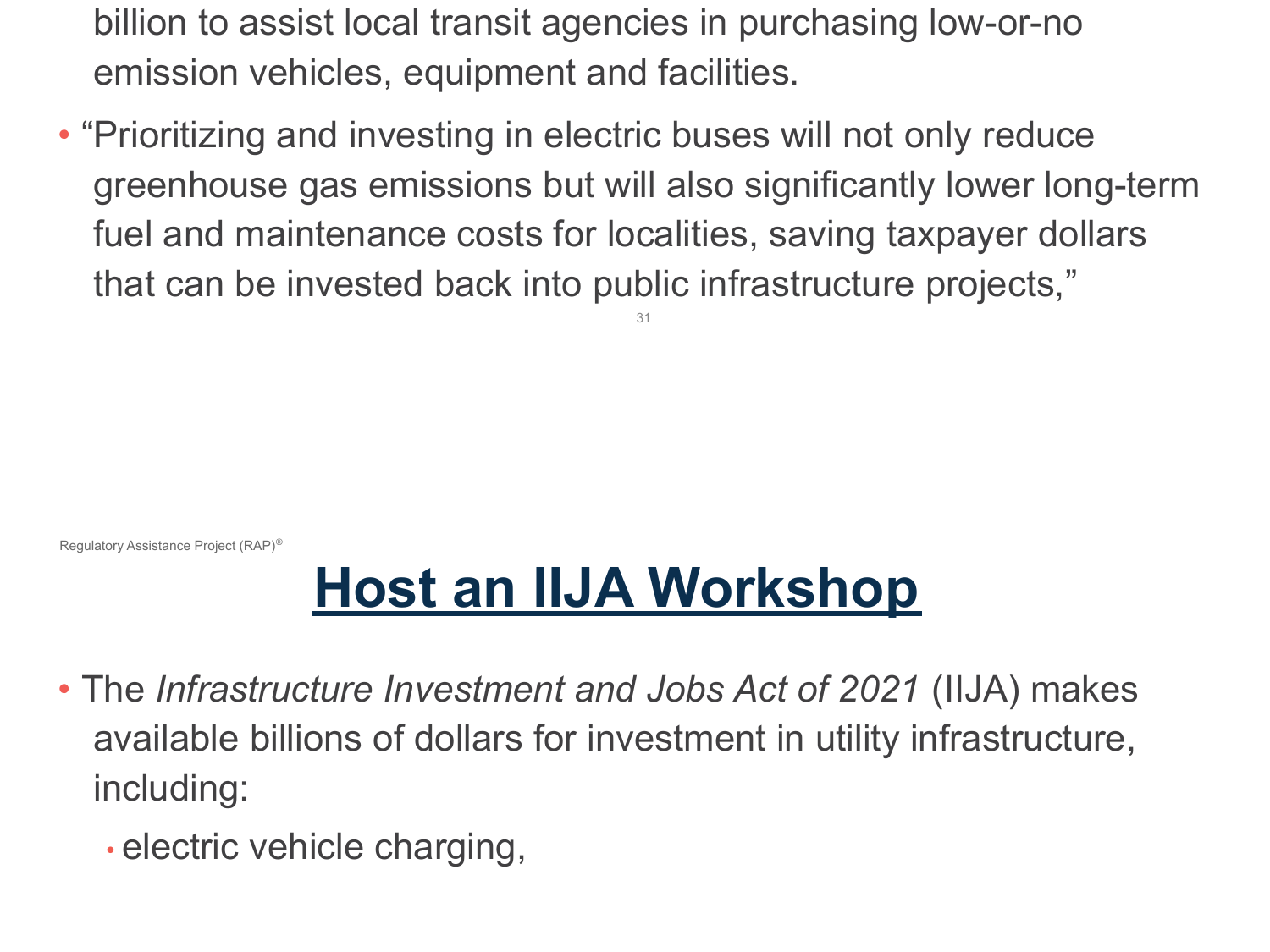- smart distribution grid improvements, and
- energy storage.
- Don't wait to learn about it until you are constrained by limitations associated with being in a contested case?
- Have a workshop; stakeholders can "educate" you on opportunities

### **EPA webinar: How to Apply for EPA Clean School Bus Funding**

• Learn about EPA's \$500 million rebate program and how to apply.